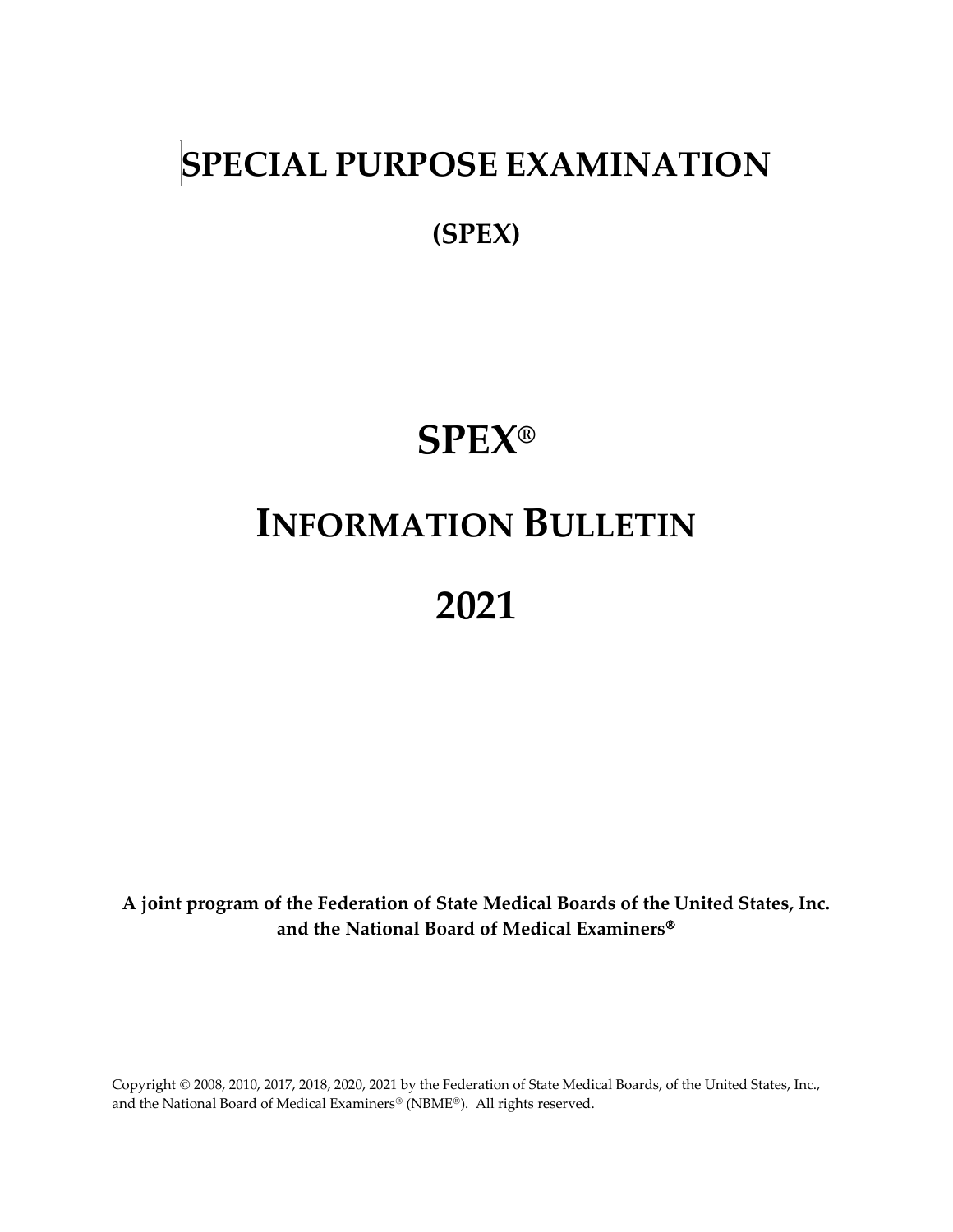## **TABLE OF CONTENTS**

### SPECIAL PURPOSE EXAMINATION (SPEX)

### **APPLICATION INFORMATION**

### **SCHEDULING**

### **TESTING**

### **EXAMINATION ADMINISTRATION**

### MULTIPLE-CHOICE ITEM TYPES USED IN SPEX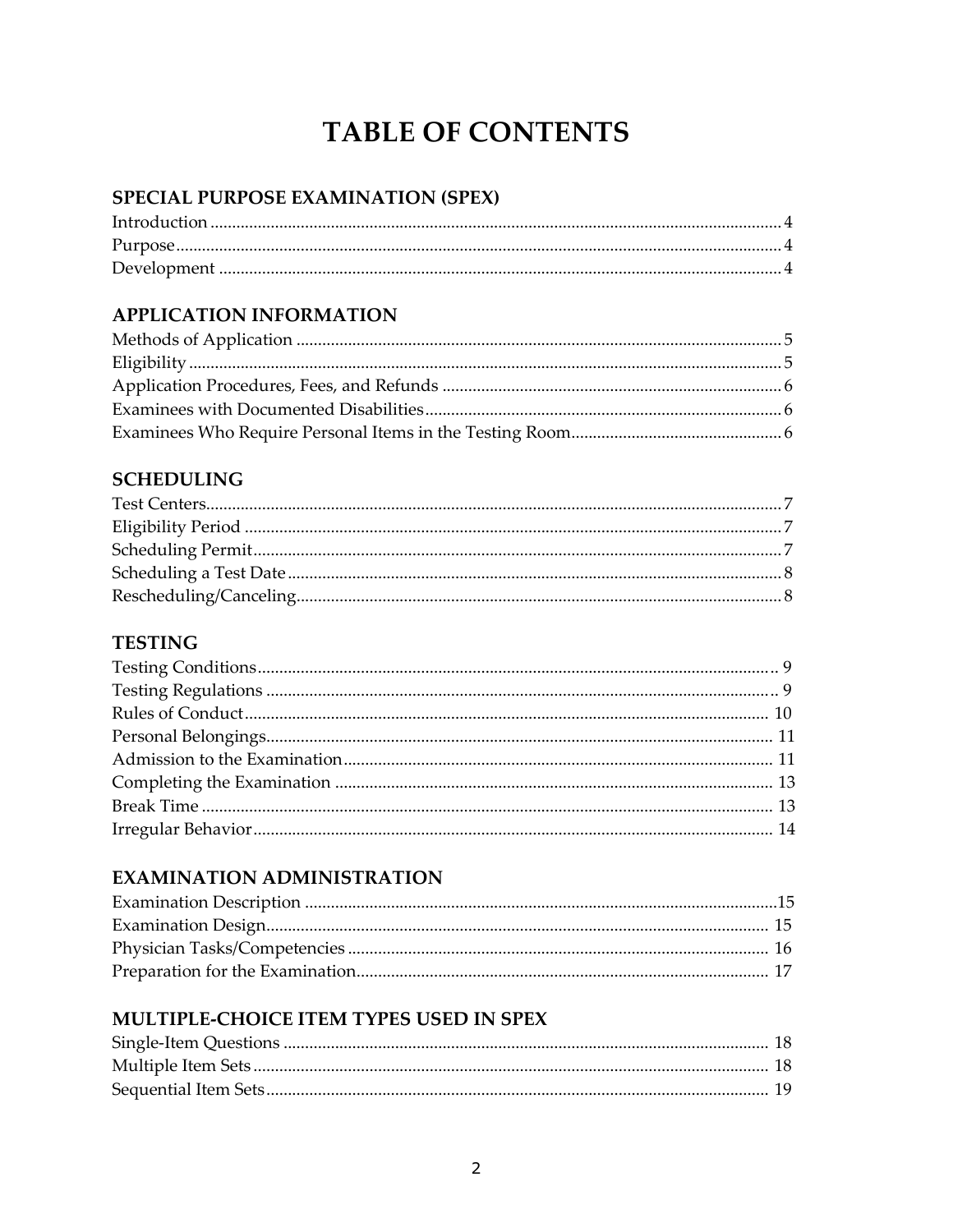### **SCORING**

### **GENERAL INQUIRIES**

| <b>APPENDIX A</b> |  |
|-------------------|--|
|                   |  |
|                   |  |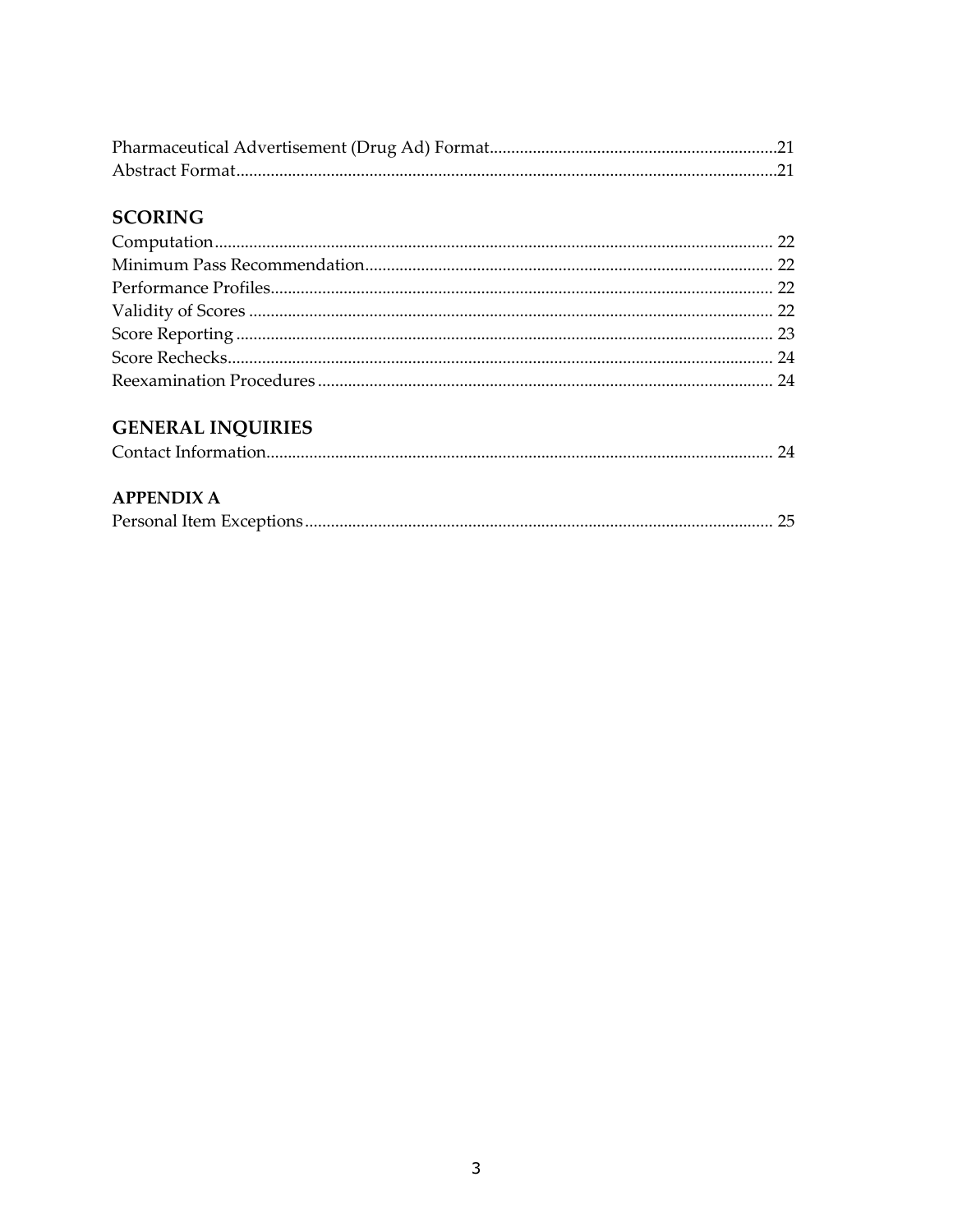### **SPECIAL PURPOSE EXAMINATION (SPEX)**

### **INTRODUCTION**

The SPEX was established in 1988 by the Federation of State Medical Boards (FSMB) and the National Board of Medical Examiners (NBME) to assist state medical boards in making licensure decisions for candidates whose medical knowledge has not been tested for some time. The SPEX is governed through a jointly appointed SPEX Oversight Committee consisting of representatives from the FSMB and the NBME.

In the United States and its territories, licensure to practice medicine is a privilege granted only by the individual medical licensing authorities (state medical boards). Each state medical board establishes its own rules and regulations and may require, as part of its licensure process, successful demonstration of current competence to practice medicine.

The SPEX is used by state medical boards to re-examine a licensed or previously licensed physician's ongoing level of basic medical knowledge. Situations in which a medical licensing board may require a physician to take SPEX include endorsement of licensure, reinstatement or reactivation of a license after a period of inactivity. In instances where the state medical board has or is aware of concerns and/or questions about a physician's fitness to practice, the results of the SPEX exam should be evaluated in conjunction with other available evidence to determine a physician's competence and fitness to practice.

### **PURPOSE**

The SPEX is designed to assess the ability to apply, at a minimally acceptable level, the general medical knowledge considered essential for the continued, unsupervised practice by physicians who *hold or have held* a valid, unrestricted license in a United States or Canadian jurisdiction.

### **DEVELOPMENT**

SPEX examination materials are developed by committees of medical experts appointed by, and working in collaboration with, the FSMB and the NBME. Members of such committees are selected for their expertise in their respective fields and are drawn from the academic, practice, and licensing communities. "All of the test materials used in the SPEX are jointly owned and copyrighted by the parent organizations, the FSMB and the NBME." Any reproduction or distribution of these test materials without express written authorization of the FSMB and NBME is prohibited.

Development and regulation of policies and procedures necessary for implementation of the SPEX are the responsibility of the SPEX Oversight Committee. Members of the Committee include highly qualified physicians from the academic and licensing communities who have experience in clinical settings.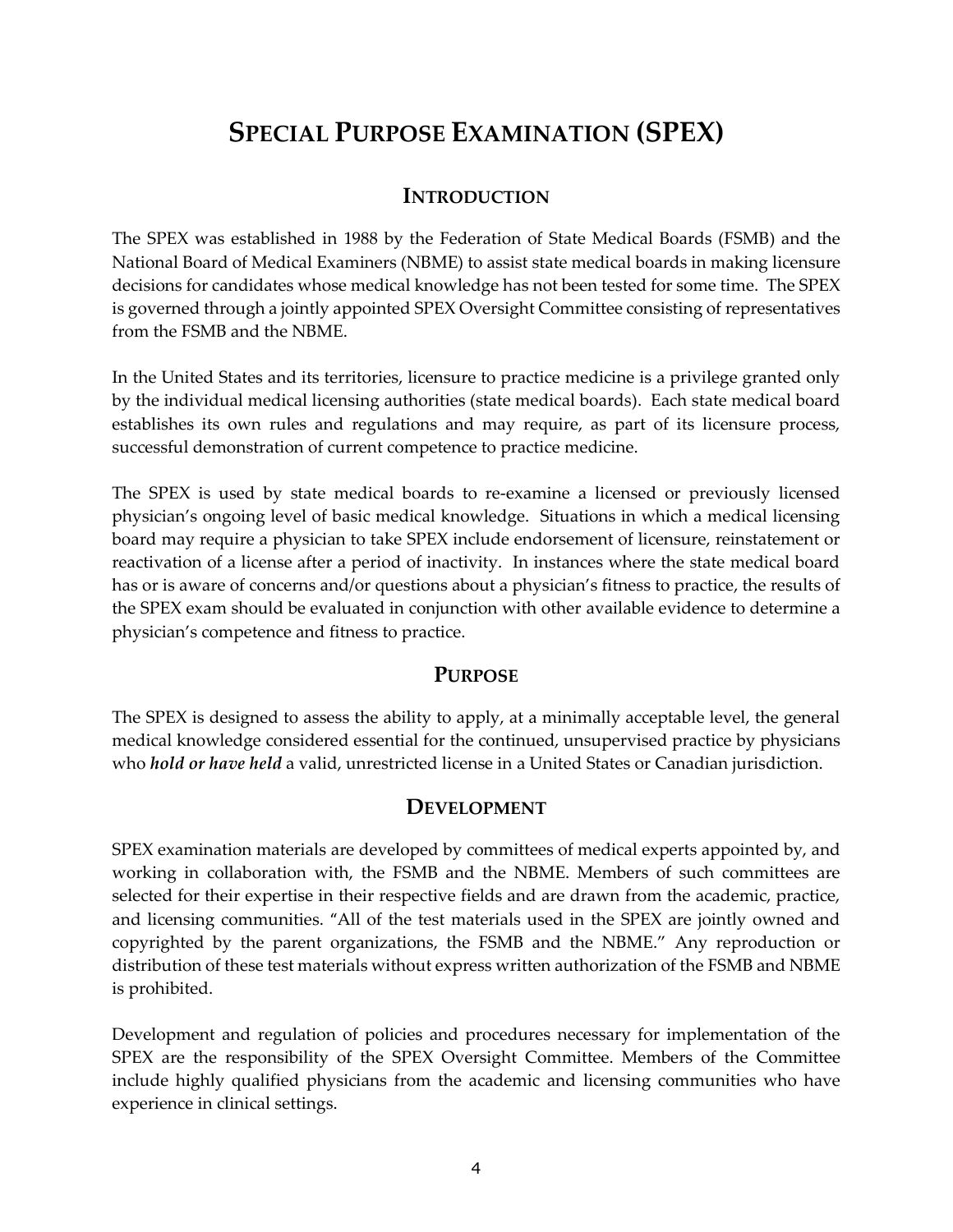### **APPLICATION INFORMATION**

### **METHODS OF APPLICATION**

There are two categories under which an applicant may qualify to take SPEX: board-sponsored or self-nominated.

- Board-sponsored candidates take the examination at the request and approval of a medical licensing board to demonstrate current medical knowledge. If you take the SPEX through the board-sponsored process, your examination score will be reported to you and to the board who sponsored you to take SPEX.
- Self-nominated candidates take the SPEX independent of any request or approval from a medical licensing board. If you take the SPEX through the self-nominated process, your examination score will be reported only to you. The FSMB will maintain the score in its database, and the score will be made available to medical licensing boards upon your request and completion of a transcript request and payment of appropriate fee.

### **ELIGIBILITY**

Eligibility requirements for admission to the SPEX are dependent on whether you are board or self-sponsored:

- *Board-sponsored:* To be eligible to take the examination through the board-sponsored process, you must hold or have held a valid, unrestricted license in a United States or Canadian jurisdiction and otherwise have met eligibility requirements established by the individual licensing boards pursuant to their statutory and regulatory provisions. If you wish to take the examination as a board-sponsored candidate, you should contact either the licensing authority from which you hold a license, and/or the licensing authority from which you plan to seek a license, to determine your eligibility according to the requirements of the jurisdiction. The FSMB maintains contact information for all licensing boards on its website at [https://www.fsmb.org/contact-a-state-medical-board/.](https://www.fsmb.org/contact-a-state-medical-board/)
- *Self-nominated:* To be eligible to take the examination through the self-nominated process, you must have a current, unrestricted license to practice medicine in a United States or Canadian jurisdiction.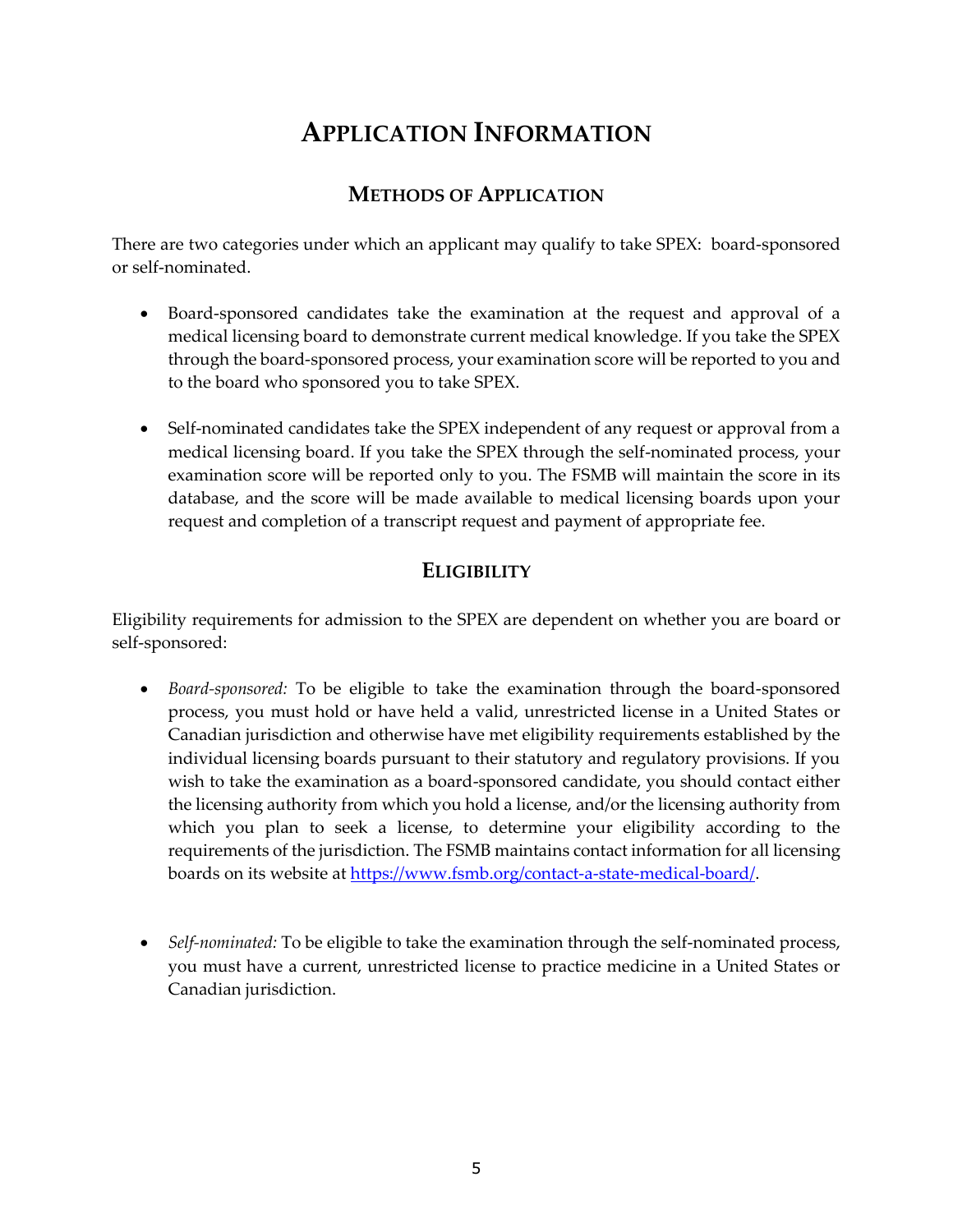### **APPLICATION PROCEDURES, FEES, AND REFUNDS**

General information on SPEX procedures, fees, and refunds is provided in this Bulletin. More detailed information and any changes that occur after the release of this Bulletin are available on the FSMB website [\(www.fsmb.org\)](http://www.fsmb.org/). You may contact the FSMB at (817)868-4041 or at [spex@fsmb.org.](mailto:spex@fsmb.org)

### **EXAMINEES WITH DOCUMENTED DISABILITIES**

Reasonable accommodations are provided to examinees with documented disabilities as defined by the Americans with Disabilities Act as amended in 2008, together ("ADA"). If you are a disabled individual covered under the ADA and require test accommodations, visit the FSMB website [\(www.fsmb.org\)](http://www.fsmb.org/) before you apply for information regarding test accommodations, including procedures and documentation requirements.

Processing of test accommodation requests may take up to eight weeks from the date sufficient documentation is received. If your request is approved, special arrangements and procedures will be established and communicated to you by the National Board of Medical Examiners (NBME) Disability Services unit.

SPEX score reports and transcripts do not include an annotation that a test accommodation was granted.

### **EXAMINEES WHO REQUIRE PERSONAL ITEMS IN THE TESTING ROOM**

You are prohibited from bringing personal possessions into the secure areas of the test center. However, in certain limited circumstances, exceptions to this policy may be made for medical reasons. If you have a condition that requires you to use medicine, medical devices, communication aids, mobility devices or other items in the secure areas of the testing center that are **NOT** on the approved list (see Appendix A), contact the NBME Personal Item Exception (PIE) Coordinator at **[pie@nbme.org](mailto:pie@nbme.org)** or 215-590-9700 for additional information on how to request a personal item exception.

All personal items, including those permitted as an exception under this policy, are subject to inspection at the test center. If you bring an item that is not on the approved list to your test administration without obtaining permission in advance, you may not be permitted to test, you may be required to relinquish the item, you may be investigated for irregular behavior, and/or your score may be held until you provide adequate documentation from your medical professional.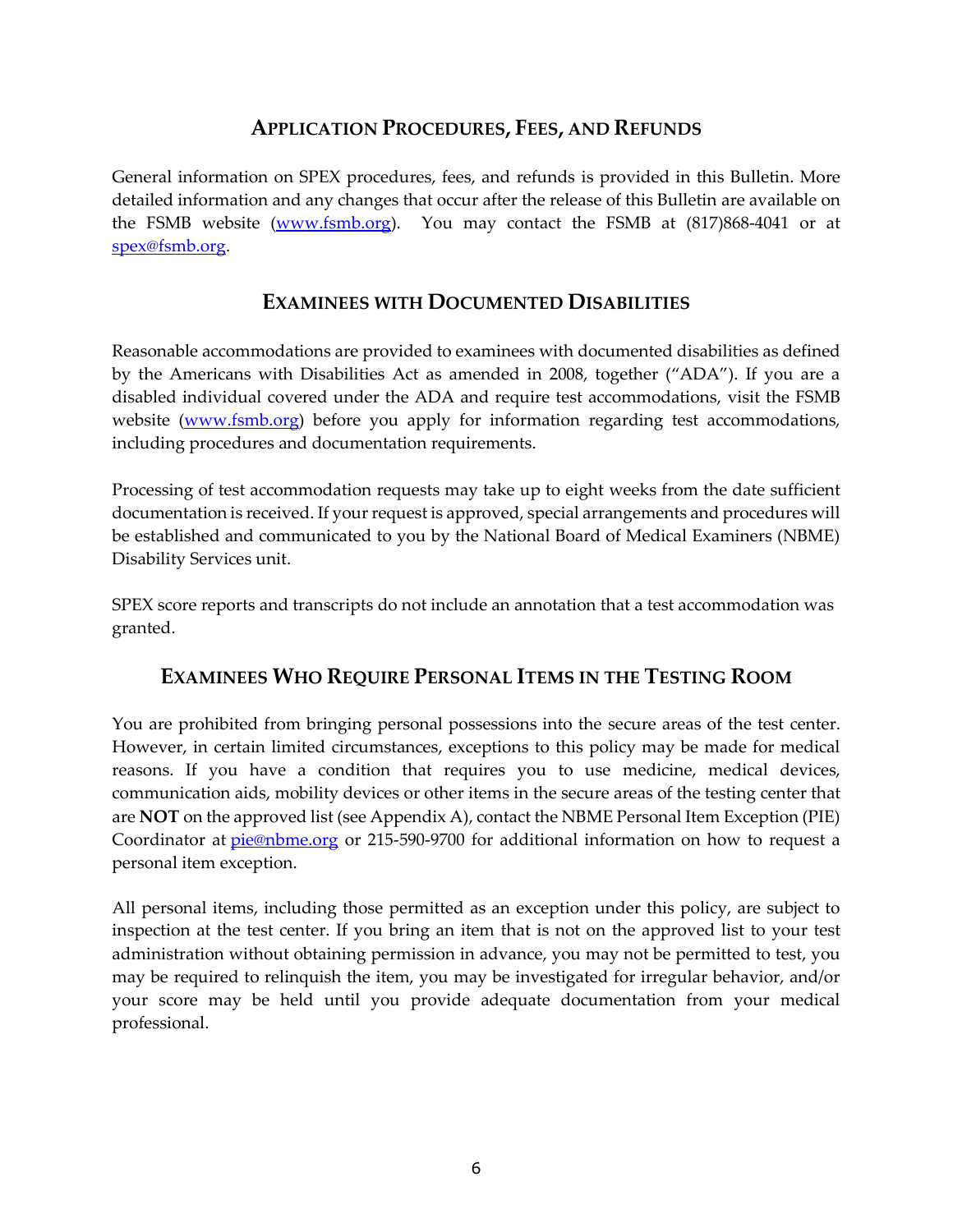### **SCHEDULING**

### **TEST CENTERS**

The SPEX is administered at Prometric Testing Centers throughout the United States, Canada, Puerto Rico, and the Virgin Islands. Specific test center locations can be found on Prometric's [website.](https://www.prometric.com/en-us/clients/spex/Pages/landing.aspx)

### **ELIGIBILITY PERIOD**

You will be provided a 90-day eligibility period in which to take the examination. Eligibility periods are assigned immediately once your application is approved. It takes approximately two weeks to process an application.

If you do not take the test within your eligibility period, you may submit an eligibility extension request for a one-time, contiguous 3-month extension of your eligibility period. Eligibility extension requests can only be submitted after your scheduling permit is available and must be received no later than 25 days after the end of your original eligibility period. Additional information about requesting an eligibility extension is on th[e FSMB website.](https://www.fsmb.org/spex-plas/)

If you do not test within your eligibility period, you must reapply with a new application, including the full fee. The SPEX fee is not transferable from one application to another.

### **SCHEDULING PERMIT**

Your scheduling permit will be sent to you upon approval of your application. You should review and verify the following before scheduling your appointment:

- your name (your first and last name must match exactly with the name on the unexpired government issued form of identification you bring to the test center);
- the examination for which you registered (SPEX);
- your eligibility period (3-month window in which you must take the exam);
- your Scheduling Number (use this to schedule your exam); and
- your Candidate Identification Number (CIN) (use this to unlock your exam at the test center)

If you do not present either a printed or electronic copy of your permit (e.g., via smartphone) and acceptable identification on the day of your exam, you will not be admitted to test and will be required to pay a fee to Prometric to reschedule your test. Your rescheduled test date(s) must fall within your eligibility period.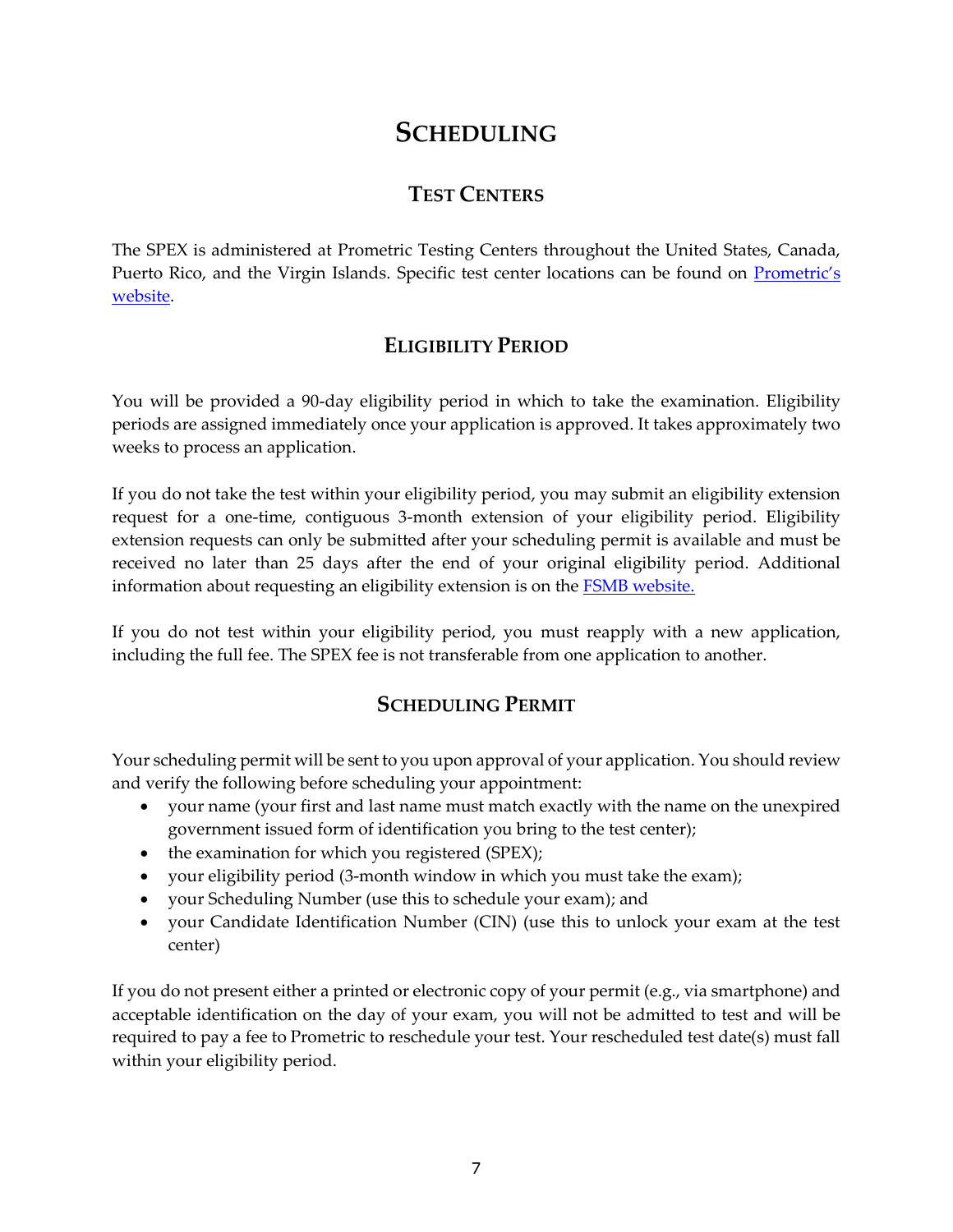### **SCHEDULING A TEST DATE**

When scheduling a test date, please keep the following in mind:

- You will be required to provide information found only on your Scheduling Permit; therefore, you must have your Scheduling Permit before you contact Prometric to schedule a testing appointment.
- Appointments are assigned on a "first-come, first-served" basis; therefore, you should contact Prometric to schedule as soon as possible after you have received your Scheduling Permit.
- You may take the test on any day that it is offered during your assigned eligibility period, provided that there is space at the test center you choose.
- Testing centers are closed on major local holidays.
- The busiest testing times in the Prometric testing network are May through July and November through December.

When you schedule your appointment, Prometric will provide you with:

- the confirmed test day, date, and time;
- the address and telephone number of the Prometric Test Center where you will test;
- your Prometric Confirmation Number.

### **RESCHEDULING/CANCELING**

If you are unable to keep your testing appointment on the scheduled date or at the scheduled location, you may change your date or center by following the instructions on your Scheduling Permit for contacting Prometric. To avoid a rescheduling fee, you must cancel or reschedule your appointment at least three business days before your scheduled test date. You will need to provide your Prometric Confirmation Number when you reschedule. Your rescheduled test date must fall within your eligibility period.

Rescheduling or cancellations must be made and confirmed online or by phone. For more information please visit P[rometric's website](https://www.prometric.com/test-takers/search/spex).

If you do not cancel your examination testing session per Prometric's procedures, you will be required to pay additional fees directly to Prometric in order to reschedule an examination testing session within the 90-day eligibility deadline.

Prometric rescheduling fees will also apply if you need to reschedule because you do not provide adequate identification at the time of admission to your testing session, or you arrive too late to begin the examination without disrupting the test center's schedule.

If you schedule an examination testing session with Prometric within the 90-day eligibility period but do not take the SPEX and do not cancel with Prometric, you will forfeit the entire fee.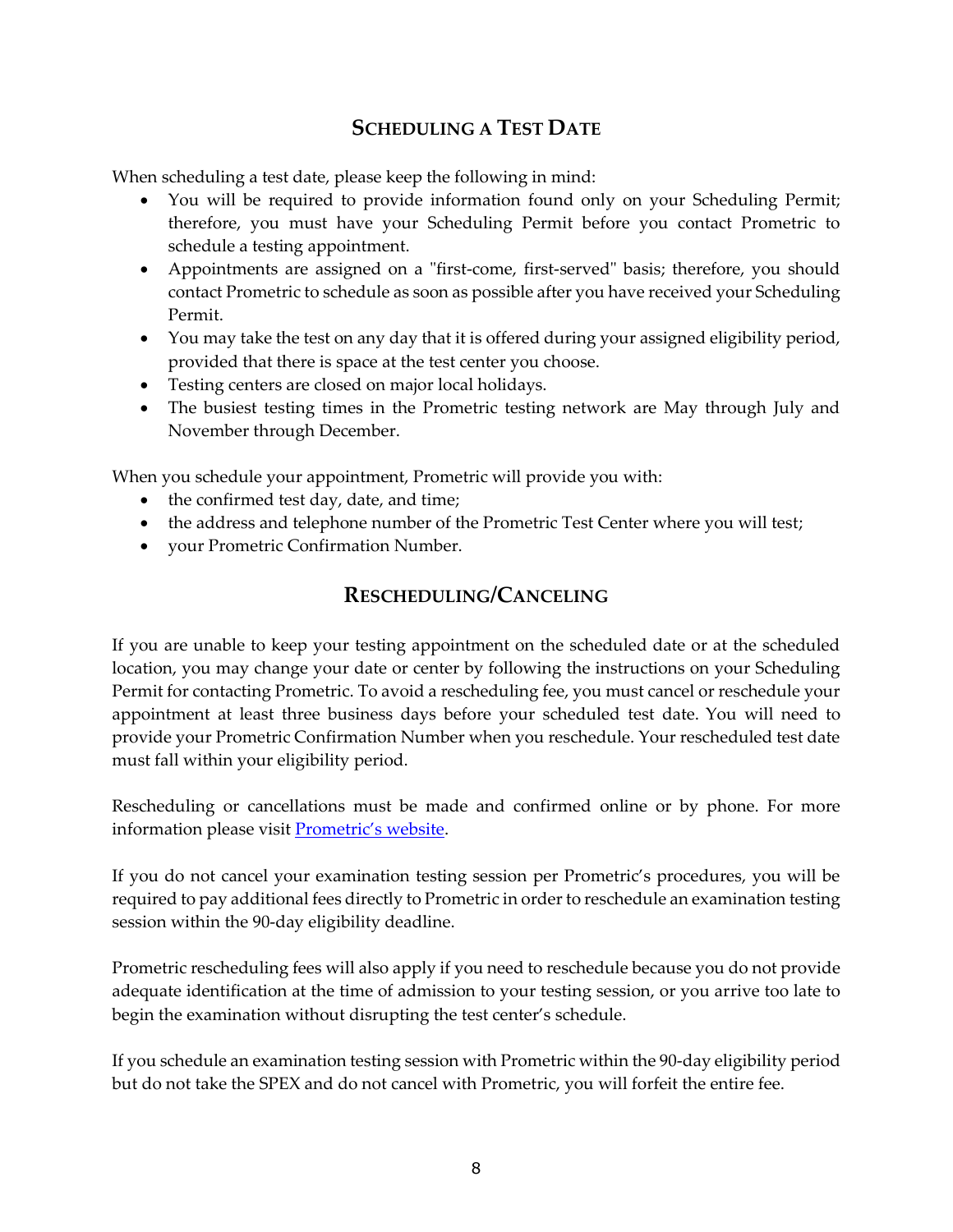You will not be allowed to reschedule beyond your eligibility period. To reapply for the SPEX, you will be required to submit a new application and fee. If you have followed Prometric's cancellation procedures, or have never scheduled an examination testing session with Prometric, you are eligible to request a partial refund of your SPEX fee. A request for a refund must be submitted to the FSMB in writing.

### **TESTING**

### **TESTING CONDITIONS**

The FSMB and the NBME have established criteria for the security, accessibility, and general comfort of computer-based testing centers. These criteria are intended to ensure that no examinee or group of examinees receives unfair advantage on the examination, inadvertently or otherwise. Efforts are made to ensure that the examinations are administered under standard conditions and in conformity with the principles on which the examination and its scoring are founded. If there is a reason to believe that the integrity of the examination process is jeopardized, the SPEX parent organizations may invalidate all or any part of an examination. If information indicates that continued testing would jeopardize the security of examination materials or the integrity of scores, the SPEX parent organizations reserve the right to suspend or cancel a test administration.

The identity of each examinee is verified before admission to the examination room. To be admitted to the examination, you must have your Scheduling Permit and an unexpired, government-issued identification form such as a driver's license or passport that includes both a photograph and a signature.

You will be required to sign in at the test center. A photo of you will be taken at the center. This administration-day photo becomes part of your SPEX record. All examination administrations will be video recorded.

If at any time during the examination you believe there is a problem with either the computer equipment or with how the program is functioning, please contact the test center administrator immediately.

### **TESTING REGULATIONS**

Test sessions for SPEX are monitored by test center staff, in person and through audio and visual recording. You must comply with all directions and instructions provided by the test center administrators throughout the examination. Failure to do so may result in a determination of irregular behavior.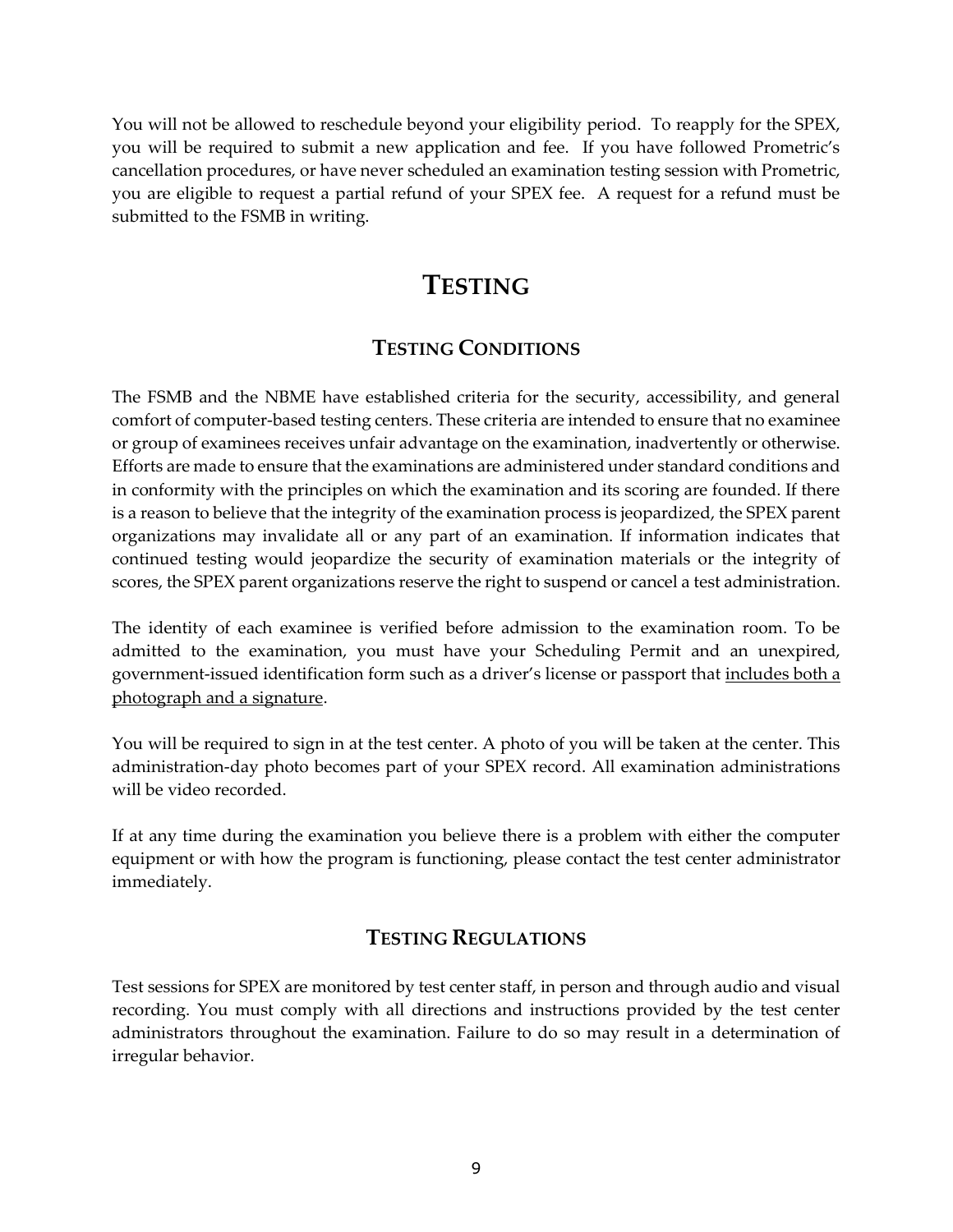Test center staff are not authorized to answer questions regarding registration, examination content, testing software, scoring, or retesting.

Test center staff who observe an examinee violating test administration rules or engaging in other forms of irregular behavior during an examination are required to report to the SPEX Program incidents in which examinees violate test administration rules or engage in other forms of irregular behavior; each report is fully investigated.

### **RULES OF CONDUCT**

When you apply to take the SPEX, you agree to the following:

- 1. You are the person named on the scheduling permit for the examination.
- 2. You will not seek, provide, or obtain any form of unauthorized assistance at any time, including during the examination or during breaks.
- 3. You will not have any prohibited materials, including formulas, study materials, notes, papers, or electronic devices of any kind in your possession while you are in the secure areas of the test center.
- 4. You will place in a locker or cubicle all personal belongings, including cell phones, watches, tablet PCs, iPods/media players, fitness and tracking monitors, any device with transmitting or receiving capabilities (e.g., Bluetooth), formulas, study materials, notes, papers, pens/pencils, and your purse and/or wallet, before you enter the testing room.
- 5. During computer-based testing, you will leave your testing station for breaks only when the break screen is visible on your monitor. It is a violation of the Rules of Conduct if you indicate on the center log that your break screen is visible when it is not.
- 6. You may use a telephone or other communication device only when outside the secure testing area and only during an authorized break. You may not use it for any purpose related to test content.
- 7. You will not remove test content from the test center by any means.
- 8. All examination materials remain the property of the SPEX parent organizations, and you will maintain the confidentiality of the materials. You will not reproduce or attempt to reproduce examination materials through recording, memorization, or any other means. Also, you will not provide information relating to examination content to anyone, including those who may be taking or preparing others to take the examination. This includes postings regarding examination content and/or answers on the Internet.
- 9. You will not write on anything other than the laminated note boards provided.

Important: If you violate these Rules of Conduct, you may be directed to leave the test center before you complete your examination. Also, evidence of violation of any test administration rule, including these Rules of Conduct, will result in actions being taken under SPEX policies and procedures on irregular behavior. If you are found to have engaged in irregular behavior, your score report and transcripts will include this finding, you may be barred from taking the SPEX in the future, and your score may be canceled.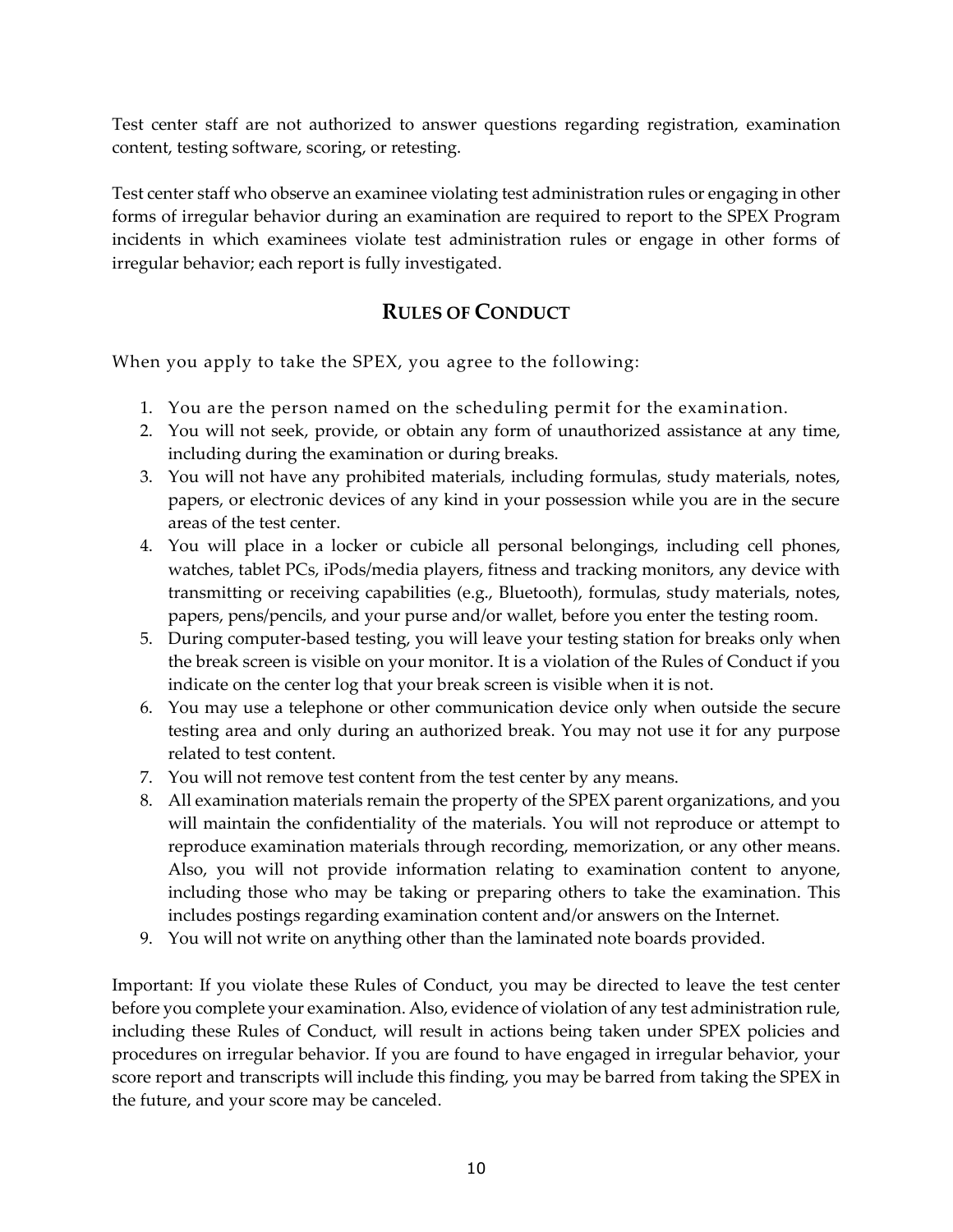### **PERSONAL BELONGINGS – WHAT YOU CAN BRING INTO THE TESTING ROOM**

Personal items are prohibited in the secure areas of the testing center. Possession of unauthorized items while in the secure areas of the testing centers may lead to a finding of irregular behavior and permanent annotation of your SPEX transcript.

Unauthorized items include, but are not limited to:

- cell phones, watches, pagers, tablet PCs, iPods/media players, fitness and tracking monitors, any device with transmitting or receiving capabilities (e.g., Bluetooth);
- outerwear, such as coats, jackets, head wear, gloves;
- book bags, backpacks, handbags, briefcases, wallets;
- books, notes, study materials, or scratch paper; and
- food, candy, gum, or beverages.

If you bring personal belongings to the test center, you must store them in a small designated locker or storage cubicle outside the secure testing area. All stored mechanical or electronic devices must be turned off. All personal items and their contents are subject to inspection.

Any materials that reasonably appear to be reproductions of any SPEX examination materials will be confiscated. Making notes of any kind during an examination, except on the materials provided by the test center for this purpose, is not permitted. Removal of those materials from the secure testing area is prohibited.

### **ADMISSION TO THE EXAMINATION**

You should arrive at the Prometric Test Center at least 30 minutes before your scheduled testing time. If you arrive after your appointment time, you may not be admitted. If you arrive more than 30 minutes after your scheduled testing time, you will not be admitted and must pay a fee to Prometric to reschedule your test. Your rescheduled date must fall within your assigned eligibility period.

When you arrive at the test center, you must present your SPEX scheduling permit and the required identification as described on your Scheduling Permit. Acceptable forms of identification include the following forms of unexpired identification:

- passport
- driver's license with photograph
- national identity card
- other form of unexpired, government-issued identification

Your identification must contain both your signature and photograph.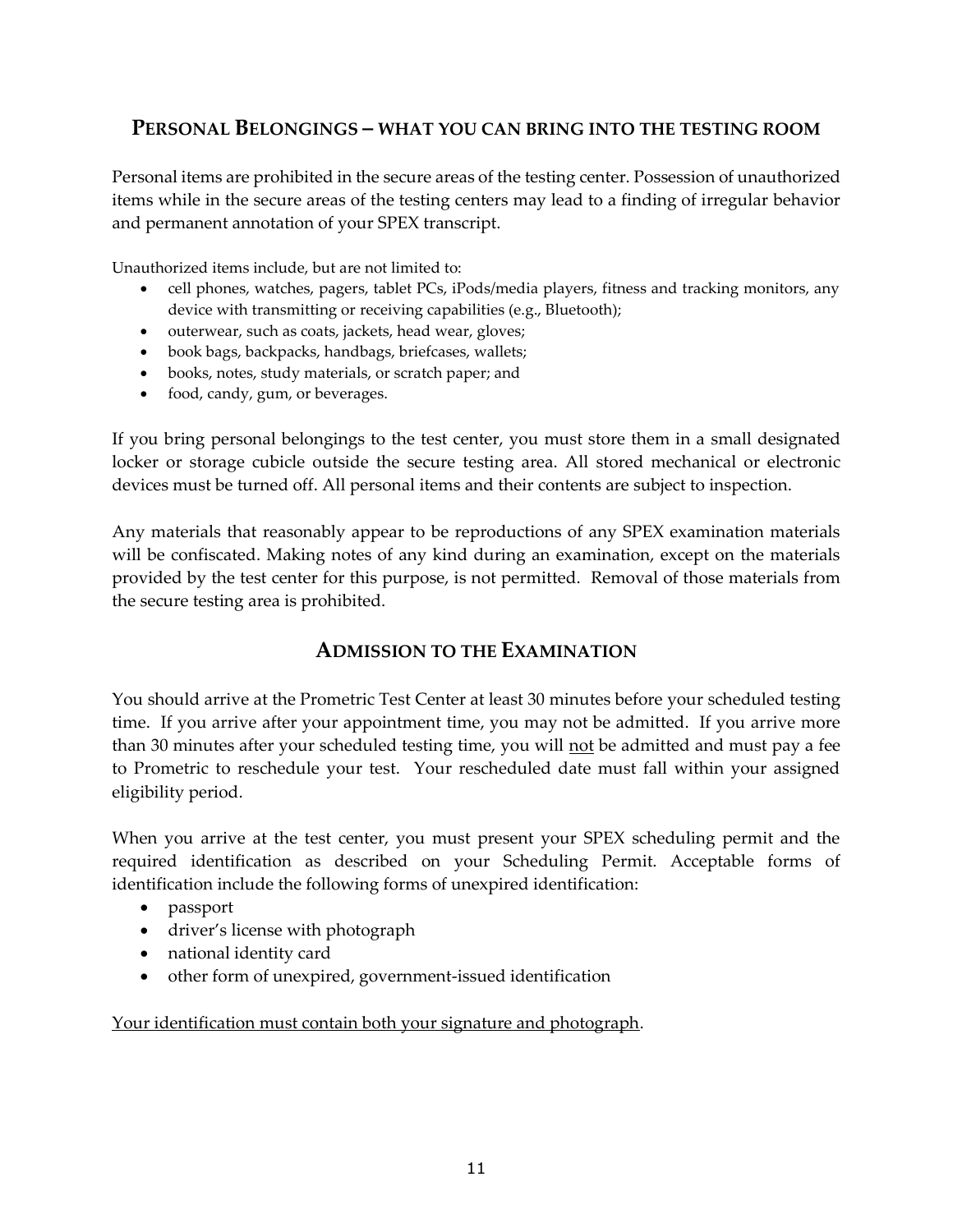**If you do not bring your SPEX Scheduling Permit and acceptable identification, you will not be admitted to the test** and will be required to pay a fee to reschedule your test. Your rescheduled test date must fall within your eligibility period.

**Important Note: Your name as it appears on the SPEX Scheduling Permit must match the name on your form(s) of identification exactly**. If the name listed on your Scheduling Permit is not correct or does not match your form(s) of identification, contact the FSMB immediately at 817 868-4041 or [spex@fsmb.org.](mailto:spex@fsmb.org)

Upon arrival at the test center, you must present the required identification, sign a test center log, be photographed, and store your personal belongings in your assigned locker.

Please note the following:

- During check-in, test center staff will scan you with a metal detector (handheld or walkthrough) and ask you to empty and turn your pockets inside out before entering the testing room to confirm that you have no prohibited items. You will be asked to repeat this process each time you return to the testing room after a break. Additionally, your photo ID and fingerprint may be scanned electronically and you must sign the test center log each time you enter or exit the test room.
- You will be required to remove eyeglasses for visual inspection by the test center administrators. These inspections will take a few seconds and will be done at check-in and upon return from breaks.
- Jewelry, except for wedding and engagement rings, is prohibited.
- Hair accessories are subject to inspection. You should not wear ornate clips, combs, barrettes, headbands, and other hair accessories. Any examinee wearing any of these items may be prohibited from wearing them in the testing room and asked to store such items in their locker.

Before you enter the test room, test center staff will give you laminated writing surfaces and markers to use for making notes and/or calculations during the testing session. They should be used only at your assigned testing station, and only after you have entered your CIN to start your test session. If you have filled the laminated writing surfaces and need additional space for making notes, raise your hand to ask test center staff for a replacement. You must return laminated writing surfaces to test center staff at the end of the testing session. **Do NOT write on anything other than the laminated writing surface (e.g., skin, clothing, tissue, etc.). Failure to comply may result in a finding that you engaged in irregular behavior.**

Test center staff will collect your Scheduling Permit. You will be instructed to write your CIN on the laminated writing surfaces provided. Your Scheduling Permit will be retained at the Test Center Administrator's station. You may request access to the permit during the examination if it becomes necessary for you to rewrite the CIN on the laminated writing surface.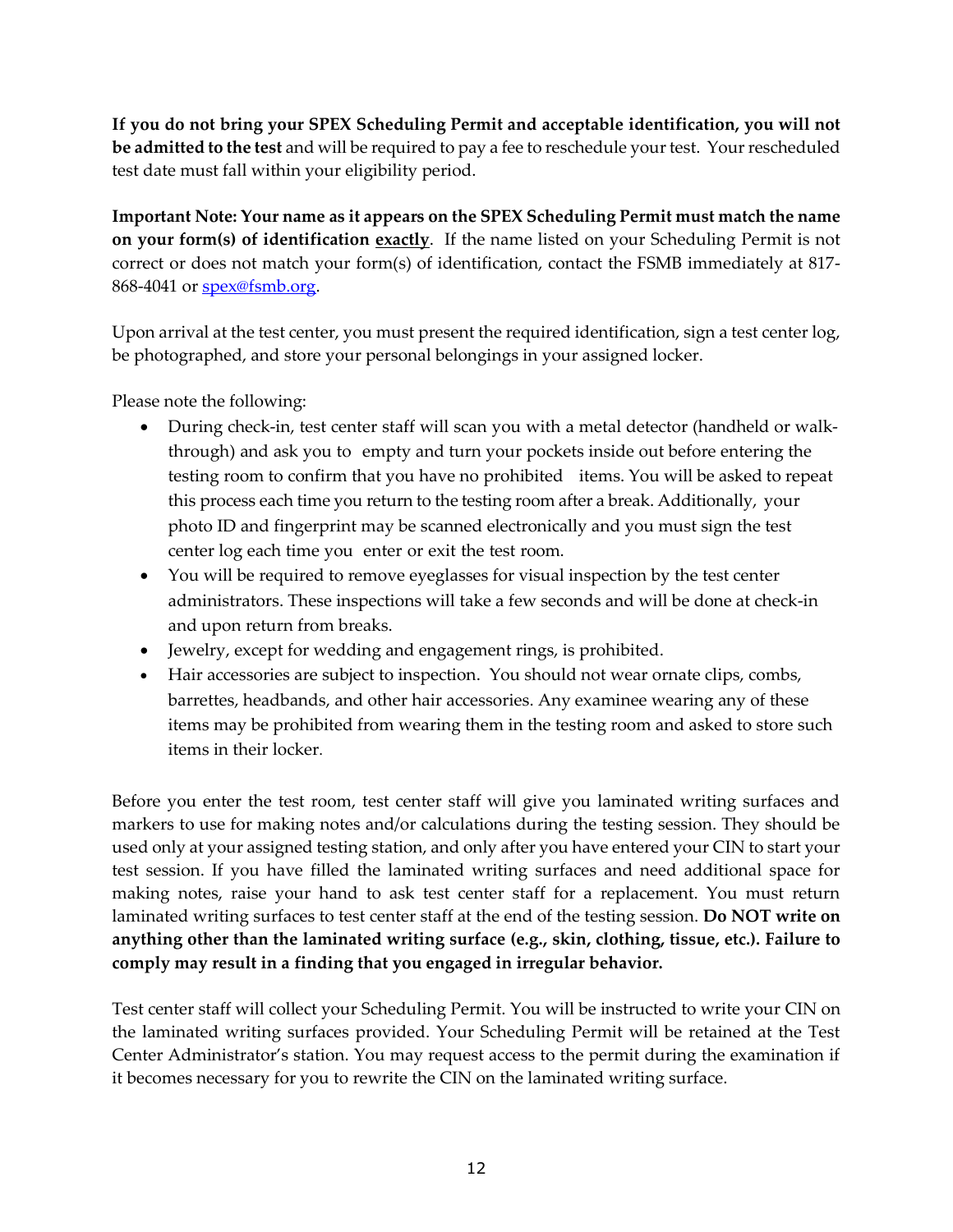Test center staff will escort you to your assigned testing station and provide brief instructions on use of the computer equipment. You must enter your Candidate Identification Number to start the examination. You may then take a brief tutorial prior to starting the first test block.

### **COMPLETING THE EXAMINATION**

The SPEX examination is downloaded from Prometric to the testing center where you are scheduled to take the SPEX. To gain access to the examination, you must enter the unique CIN.

The examination itself is divided into 5 blocks of 60 minutes each (approximately 40 questions in each block). Timing for each section of SPEX is computer-controlled, and a "Time Remaining" box is displayed on the computer screen. You should try to answer every test item as there is no penalty for guessing. You should try to complete every block of the examination. Once you exit a block, you will not be allowed to return to that block. The test session ends when all blocks have been completed (or the total time for the test expires). You will sign out as you leave the test center and receive a test completion notice.

If you choose to leave the testing center before completing the exam, the administration will be considered incomplete. An incomplete or partial administration may affect reexamination procedures.

### **BREAK TIME**

Your entire testing session is scheduled for a fixed amount of time. The computer keeps track of your overall time and the time allocated for each block of the test. A "Time Remaining" box is displayed on the computer screen.

Forty-five minutes is allotted for break time. The 45 minutes for breaks can be divided in any manner, according to your preference. For example, you can take a short break at your seat after you complete a block, or you can take a longer break for a meal outside the test center after you complete a few blocks. If you complete a block of the test or tutorial section early, the remaining time will be available for breaks. It will not be available to complete other blocks of the test.

As you progress through the blocks of the test, you should monitor how many blocks are remaining and how much break time is remaining. **If you take too much break time and exceed the allocated or accumulated break time, your time to complete the last block(s) in the testing session will be reduced.**

When block time runs out, you will not be able to move to any new screens within the current block. The computer will close the block. After you complete or run out of time for each block during the test, you must respond when the computer asks you to indicate whether you want to take a break or continue. After your test, you may be asked to complete an additional block that contains survey questions about your testing experience.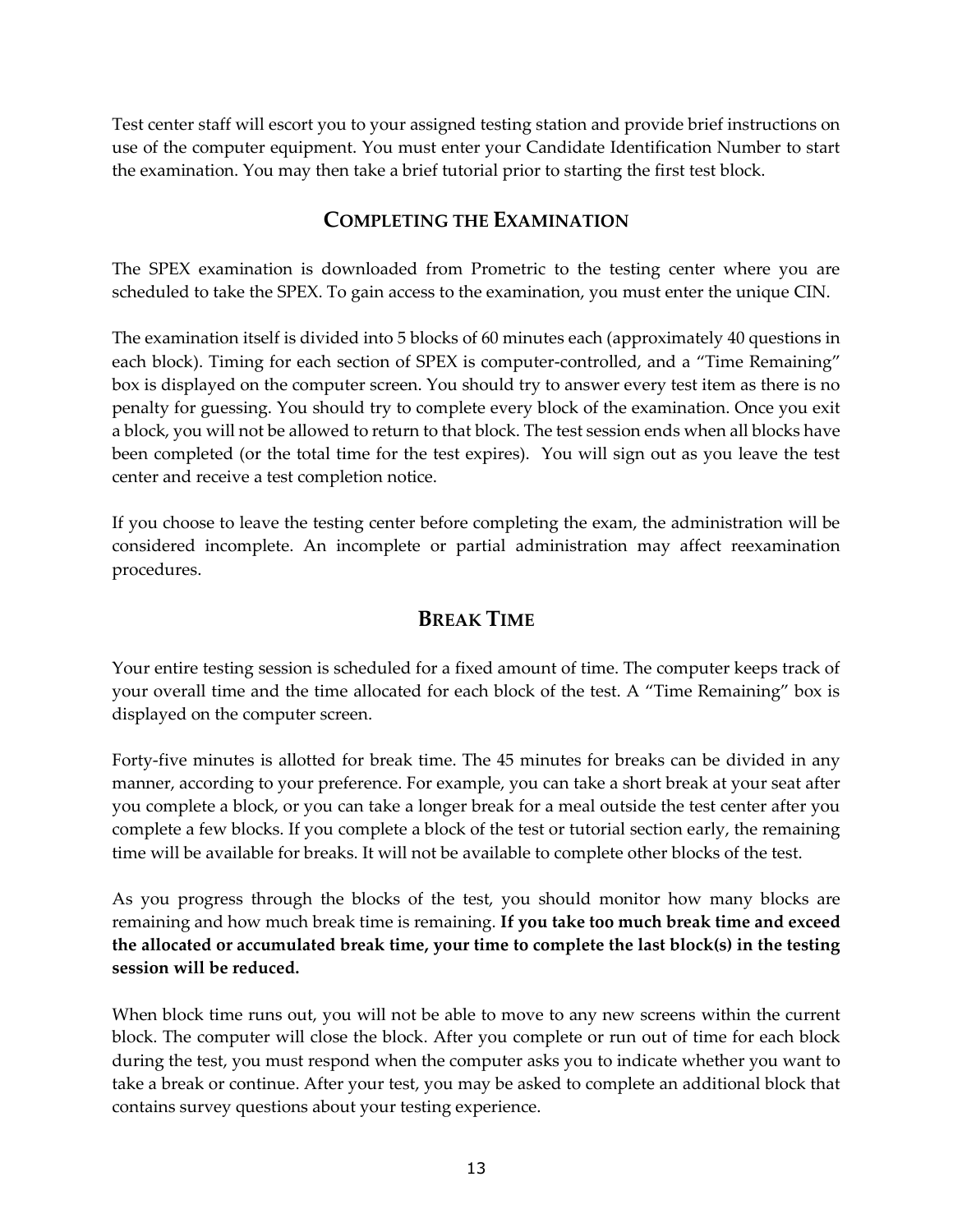### **IRREGULAR BEHAVIOR**

Irregular behavior includes any action by applicants, examinees, potential applicants, or others that could compromise the validity, integrity, or security of the SPEX examination process.

If you have information or evidence that any type of irregular behavior has occurred, you should call or submit a written report to the SPEX Secretariat at the following address:

SPEX Secretariat FSMB 400 Fuller-Wiser Road Euless, TX 76039 817-868-4041 [spex@fsmb.org](mailto:spex@fsmb.org)

Specific examples of irregular behavior include, but are not limited to, the following:

- seeking, providing, and/or obtaining unauthorized access to examination materials;
- providing false information or making false statements on or in connection with application forms, scheduling permits, or other SPEX-related documents;
- taking or attempting to take an examination for which you are not eligible;
- taking an examination for someone else or engaging someone to take the examination for you;
- seeking, providing, or obtaining unauthorized assistance during the examination or attempting to do so;
- making notes of any kind while in the secure areas of the test center except on the writing materials provided at the test center for this purpose;
- failing to adhere to any SPEX policy, procedure, or rule, including instructions of the test center staff;
- verbal or physical harassment of test center staff or other examination staff, or other disruptive or unprofessional behavior during the registration, scheduling, or examination process;
- possessing any unauthorized materials, including, but not limited to, photographic equipment, or communication or recording devices, including electronic paging devices and cellular telephones, in the secure testing areas;
- altering or misrepresenting examination scores or outcomes;
- any unauthorized reproduction by any means, including, but not limited to, reconstruction through memorization, and/or dissemination of copyrighted examination materials by any means, including the Internet;
- communicating or attempting to communicate about specific test items, cases, and/or answers with another examinee, potential examinee, or formal or informal test preparation group at any time before, during, or after the examination;
- discussing examination content or answers on the Internet; and
- failing to cooperate fully in any investigation of a violation of the SPEX rules.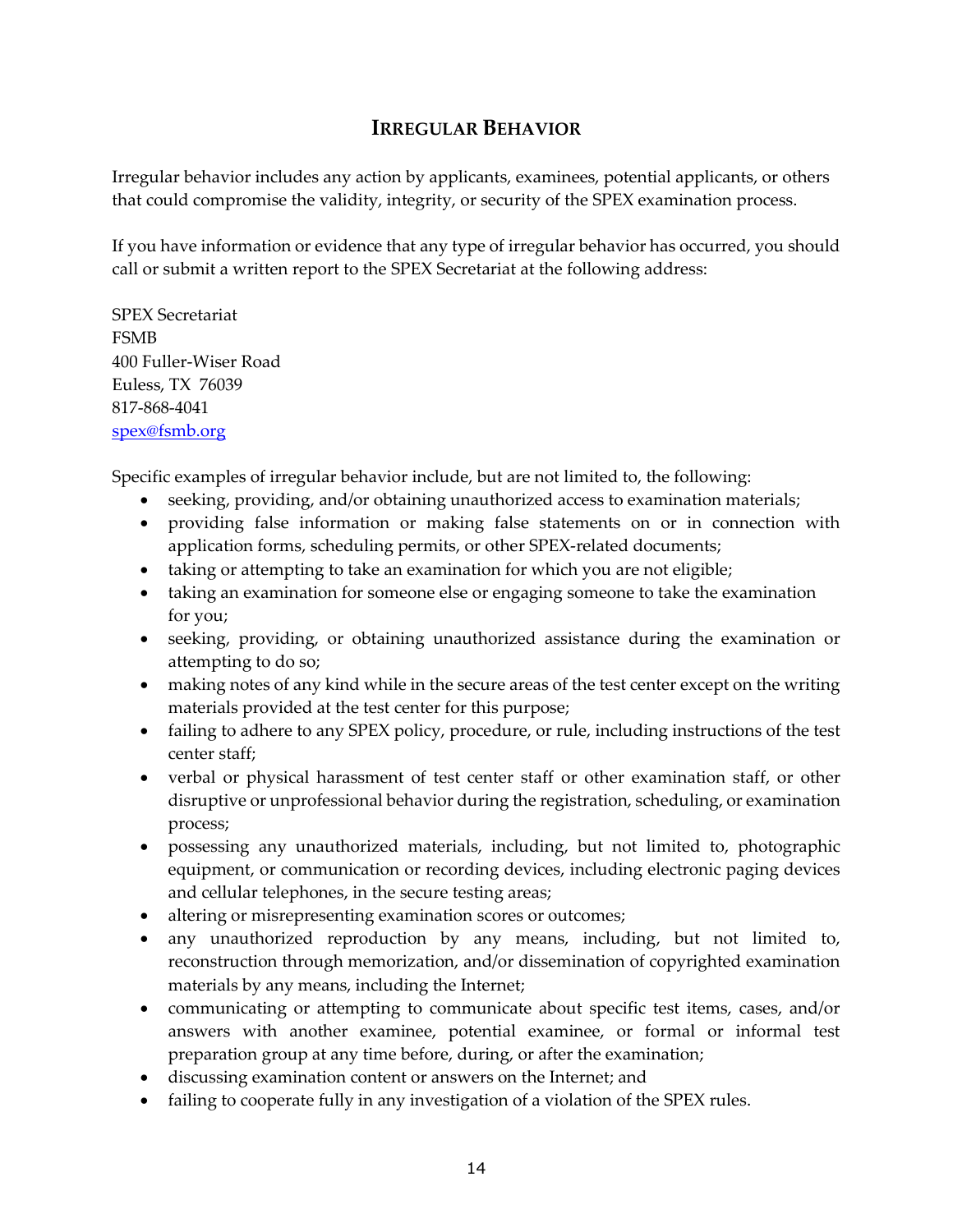If information received suggests that irregular behavior has occurred, statistical analyses may be conducted and additional information may be gathered. You will be advised of the alleged irregular behavior, and you will have an opportunity to provide information that you consider relevant to the evaluation of the allegation. Your scores may be withheld, if they have not been reported previously. Applications may not be processed, and you may not be permitted to take subsequent examinations until a final decision regarding irregular behavior is made. You will be provided with a copy of the SPEX policies and procedures that describe in detail the process for reaching final decisions regarding irregular behavior. If the evidence suggests that the alleged irregular behavior affects score validity, the score will also be reviewed as described below.

If it is determined that you engaged in irregular behavior, information regarding this determination becomes part of your SPEX record. Your score report (if applicable) and SPEX transcript will contain a notation regarding the irregular behavior. Information about the irregular behavior will be provided to third parties that receive or have received your SPEX transcript. Such information may also be provided to other legitimately interested entities. If it is determined that the irregular behavior is egregious and/or threatens the integrity of the examination system, you may be barred from future SPEX examinations. The SPEX program reserves the right to bar an individual from the SPEX or to have special test administration procedures implemented when information regarding behavior of examinees on the SPEX indicates such actions may be necessary to ensure the security of the SPEX.

### **EXAMINATION ADMINISTRATION**

### **EXAMINATION DESCRIPTION**

The SPEX is a one-day, computer-administered examination consisting of 5 blocks of 60 minutes each (approximately 40 questions in each block).

The test items used in the SPEX focus on a core of clinical knowledge and underlying scientific principles deemed necessary to form a reasonable foundation for the safe and effective practice of medicine. SPEX content is intended to reflect the knowledge and cognitive abilities of practicing physicians.

### **EXAMINATION DESIGN**

The SPEX is constructed from an [integrated content outline,](http://www.usmle.org/pdfs/usmlecontentoutline.pdf) which organizes content according to general principles and individual organ systems. Test questions are classified in one of 18 major areas, depending on whether they focus on concepts and principles that are important across organ systems or within individual organ systems.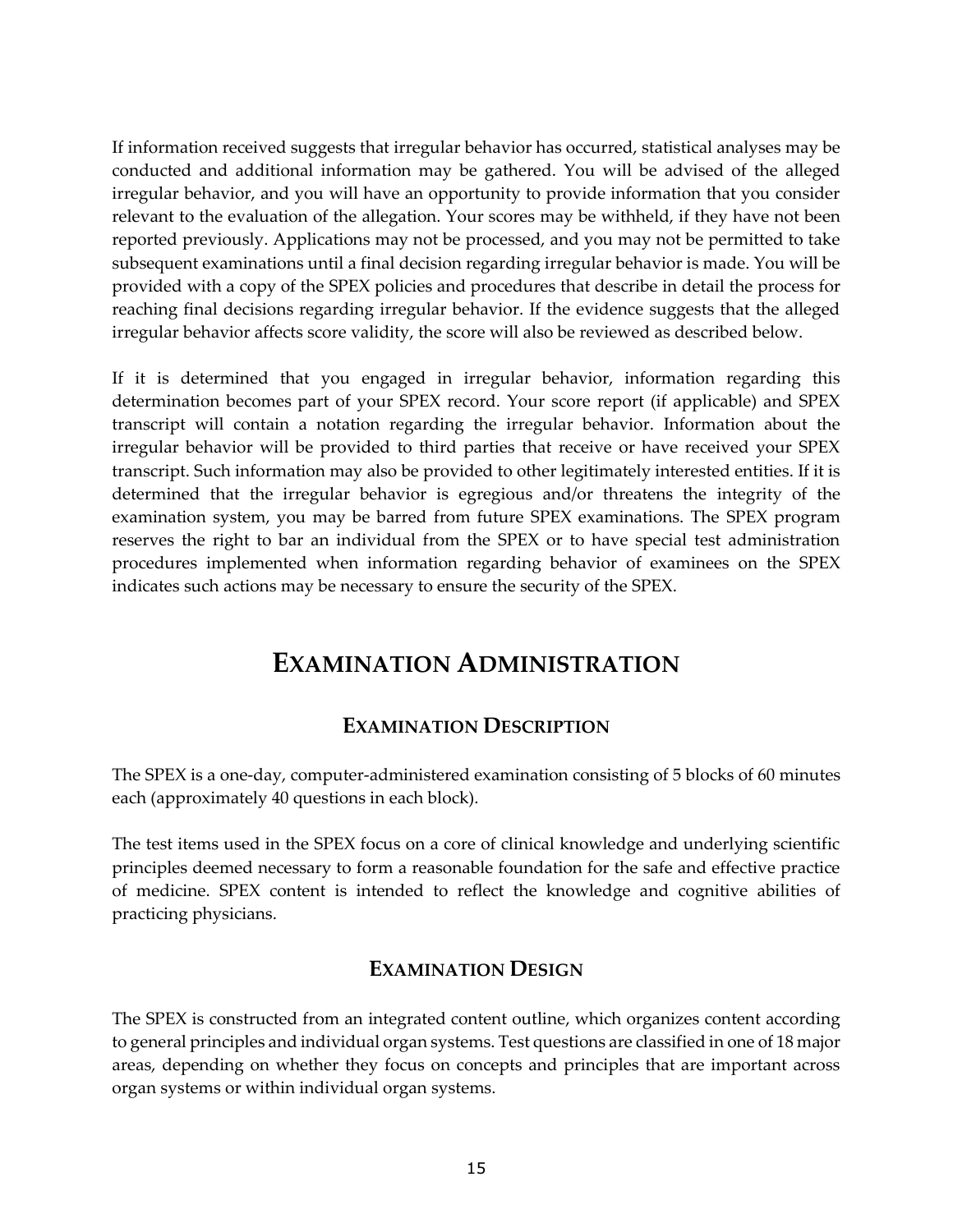#### **Table 1: SPEX Test Content Specifications**

| <b>System</b>                                        | <b>Approximate Percentage</b> |
|------------------------------------------------------|-------------------------------|
| General Principles <sup>*</sup>                      | 1.5%                          |
| Immune System                                        | 76.5%                         |
| Blood & Lymphoreticular System                       |                               |
| <b>Behavioral Health</b>                             |                               |
| Nervous System & Special Senses                      |                               |
| Skin & Subcutaneous Tissue                           |                               |
| Musculoskeletal System                               |                               |
| Cardiovascular System                                |                               |
| <b>Respiratory System</b>                            |                               |
| Gastrointestinal System                              |                               |
| Renal & Urinary System                               |                               |
| Pregnancy, Childbirth, & the Puerperium              |                               |
| Female Reproductive System & Breast                  |                               |
| Male Reproductive System                             |                               |
| <b>Endocrine System</b>                              |                               |
| Multisystem Processes & Disorders                    |                               |
| Biostatistics & Epidemiology/Population Health &     | 22%                           |
| Interpretation of Medical Literature/Social Sciences |                               |
|                                                      |                               |

\*The general principles category for the SPEX examination includes test items concerning normal processes not limited to specific organ systems. These test items are typically related to normal development. Categories for individual organ systems include test items concerning those normal and abnormal processes that are systemspecific.

### **Physician Tasks/Competencies**

An additional organizing construct for SPEX design is physician tasks and competencies. Items are constructed to focus on assessing one of the following competencies:

- Medical knowledge/scientific concepts: Applying foundational science concepts
- Patient care: Diagnosis
- Patient care: Management
- Communication and interpersonal skills
- Professionalism, including legal and ethical issues
- Systems-based practice, including patient safety
- Practice-based learning, including biostatistics and epidemiology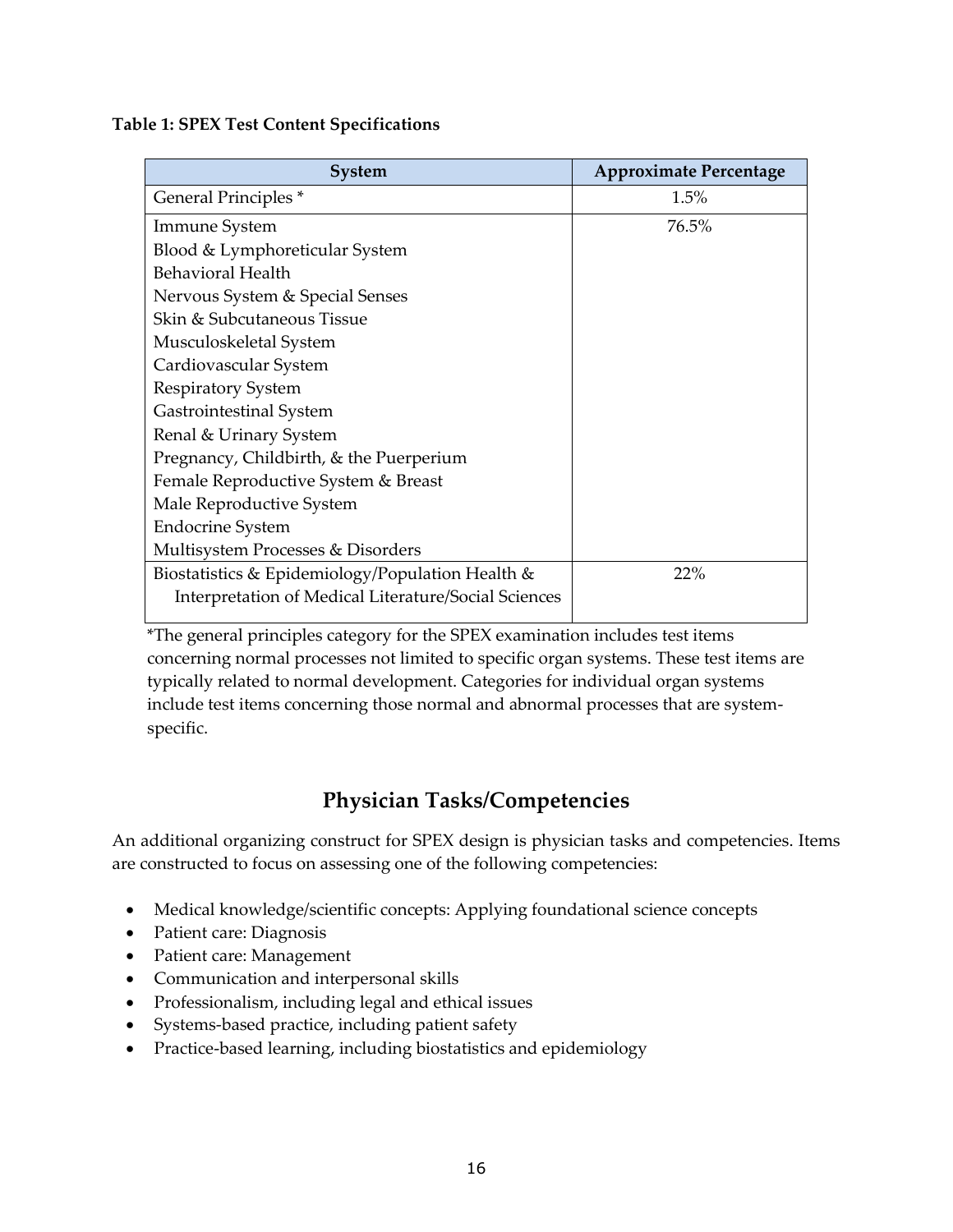| Competency                                                           | Approximate<br>Percentage |
|----------------------------------------------------------------------|---------------------------|
| Medical Knowledge/Scientific Concepts                                | 8%                        |
| Patient Care: Diagnosis                                              |                           |
| History/Physical Exam                                                |                           |
| Laboratory/Diagnostic Studies                                        | 35%                       |
| Diagnosis                                                            |                           |
| Prognosis/Outcome                                                    |                           |
| Patient Care: Management                                             |                           |
| Health Maintenance/Disease Prevention                                |                           |
| Pharmacotherapy                                                      | 35%                       |
| <b>Clinical Interventions</b>                                        |                           |
| Mixed Management                                                     |                           |
| Communication and Professionalism                                    | 12%                       |
| Systems-based Practice/Patient Safety and<br>Practice-based Learning | 10%                       |

#### **Table 2. SPEX Physician Tasks/Competencies Specifications**

### **PREPARATION FOR THE EXAMINATION**

The most appropriate preparation for the SPEX is a well-planned and comprehensive review of up-to-date medical textbooks, clinical review publications, and periodicals.

FSMB offers a free paper and pencil practice test on its website [\(www.fsmb.org\)](http://www.fsmb.org/).

A web-based "self-assessment" – the Comprehensive Clinical Medicine Self-Assessment (CCMSA) – is also available. The CCMSA uses information typically covered in clinical encounters, and the content of the items resembles the content in SPEX. The CCMSA will help you become familiar with the question formats used in the examination and with how to maneuver within the examination before your actual test date. The CCMSA is available on the NBME website at [https://nbme.org/assessment-products/assess-learn/self-assessment-services.](https://nbme.org/assessment-products/assess-learn/self-assessment-services)

There are no test preparation courses affiliated with, or sanctioned by, the SPEX program.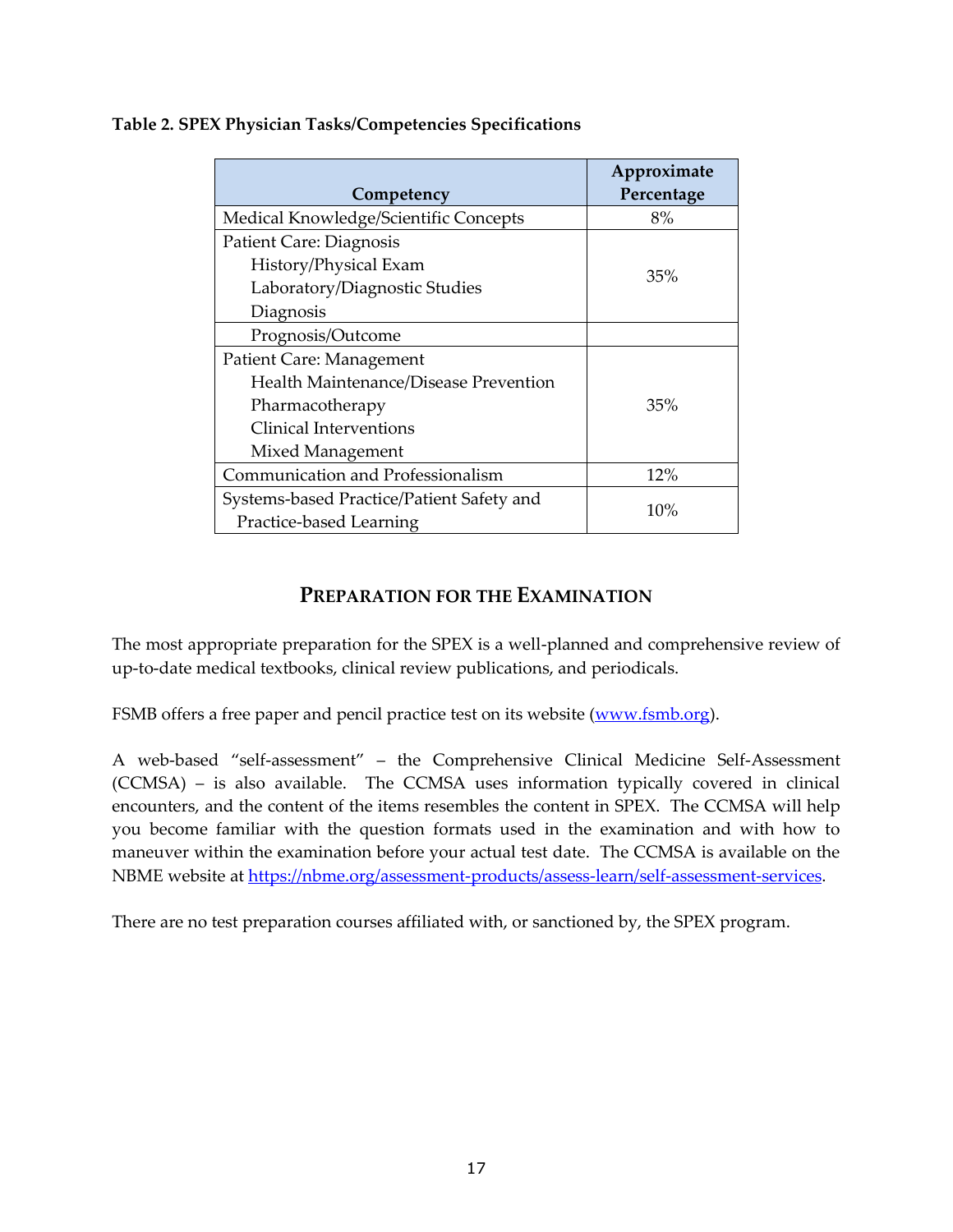## **MULTIPLE-CHOICE ITEM TYPES USED IN SPEX**

### **Single-Item Questions**

A single patient-centered vignette is associated with one question followed by four or more response options. The response options are lettered (i.e., A, B, C, D, E). A portion of the questions involves interpretation of graphic or pictorial materials. You are required to select the best answer to the question. Other options may be partially correct, but there is only ONE BEST answer. This is the traditional, most frequently used multiple-choice question format on the examination.

#### **Example Question 1**

1. A 30-year-old man comes to the emergency department because of an acute episode of renal colic. Medical history is remarkable for episodes of painful urination and passing of what he calls "gravel in my urine." Urinalysis demonstrates microscopic hematuria with some crystalluria and no casts. Supine x-ray of the abdomen shows no abnormalities. A 4-mm renal calculus is detected in the distal right ureter on ultrasonography. There is no evidence of dilation of the collecting system. The patient's pain is responsive to narcotic medication. In addition to administering intravenous fluids, which of the following is the most appropriate next step?

- A. Acidification of urine by drinking cranberry juice
- B. Cystoscopic removal of the calculus
- C. Cystoscopic ureteral lavage
- D. Shock wave lithotripsy
- E. Straining of the urine

(**Answer:** E**)**

### **Multiple Item Sets**

A single patient-centered vignette may be associated with two or three consecutive questions about the information presented. Each question within these sets is associated with the patient vignette and is independent of the other question(s) in the set. The items within this type of format are designed to be answered in any order. You are required to select the ONE BEST answer to each question.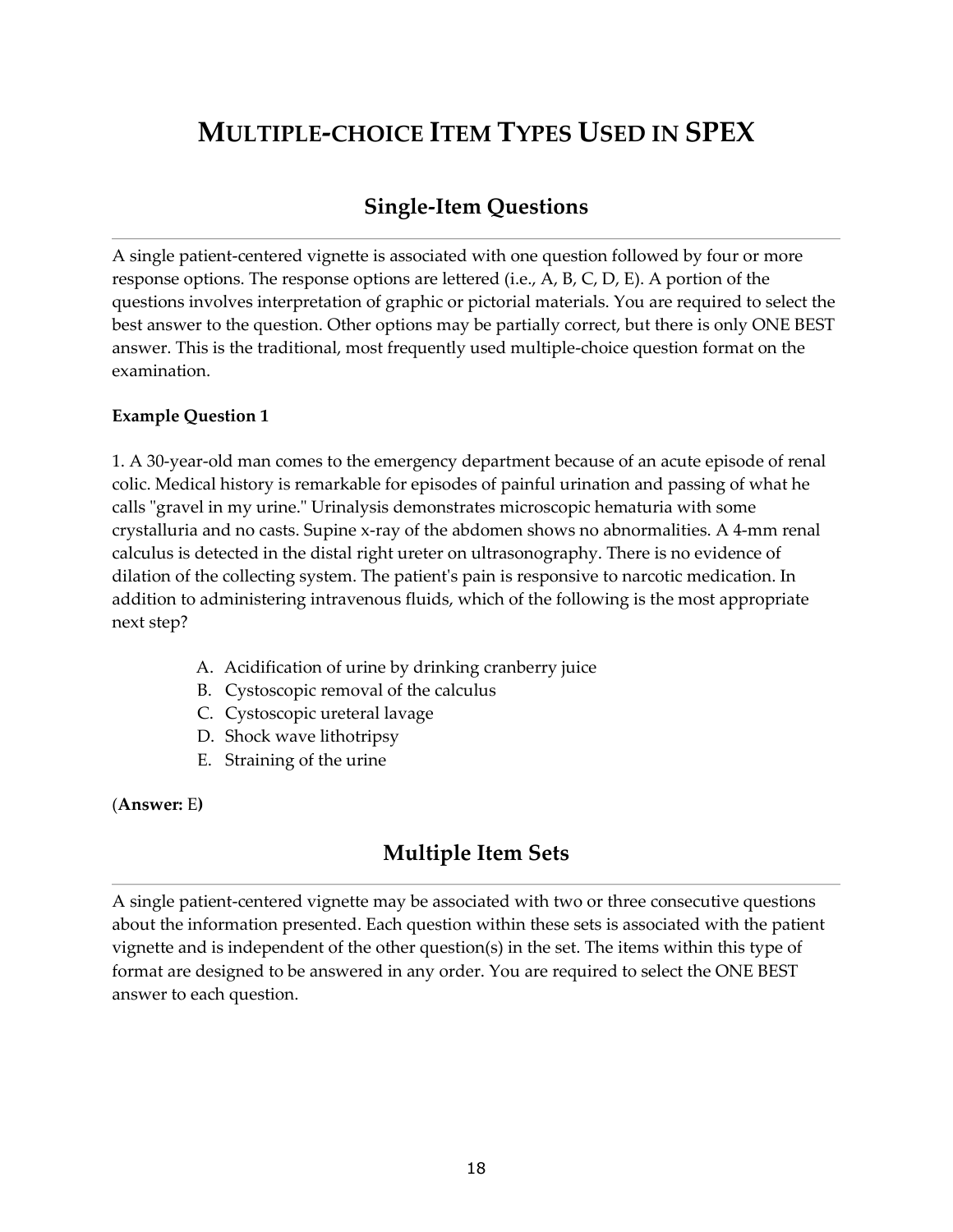#### **Example Questions 2 to 3**

A 52-year-old man returns to the office for reevaluation of an ulcer on his right great toe. The patient has a 15-year history of diabetes mellitus and takes glipizide and rosiglitazone. He first noticed the ulcer 2 months ago. One month ago, a 14-day course of oral amoxicillin-clavulanate therapy was prescribed. He has smoked one pack of cigarettes daily for the past 37 years. He is 178 cm (5 ft 10 in) tall and weighs 102 kg (225 lb); BMI is 32 kg/m2. Today, vital signs are temperature 38.8°C (101.8°F), pulse 96/min, respirations 12/min, and blood pressure 130/85 mm Hg. Physical examination of the right great toe discloses a 1.5-cm nontender ulcer with a depth of 0.5 cm, a moist base, yellow exudate, and surrounding erythema to the level of the malleoli. Vibration sense and sensation to monofilament examination are absent. Pulses are diminished in both feet. Capillary refill time is 2 seconds in the right great toe. Urinalysis discloses 3+ protein.

2. Which of the following historical factors or physical examination findings is most strongly associated with development of this patient's foot ulcer?

- A. Diminished pedal pulses
- B. Neurologic findings
- C. The patient's weight
- D. Proteinuria
- E. Tobacco use

#### **(Answer:** B**)**

3. Which of the following is the most appropriate action at this time?

- A. Begin aggressive debridement in the office
- B. Begin intravenous antibiotic therapy
- C. Refer the patient for transmetatarsal amputation
- D. Schedule the patient for a third-degree skin graft
- E. Switch the amoxicillin-clavulanate to oral ciprofloxacin

(Answer: **B**)

### **Sequential Item Sets**

A single patient-centered vignette may be associated with two or three consecutive questions about the information presented. Each question is associated with the initial patient vignette but is testing a different point. You are required to select the ONE BEST answer to each question. Questions are designed to be answered in sequential order. You must click "Proceed to Next Item" to view the next item in the set; once you click on this button, you will not be able to add or change an answer to the displayed (previous) item.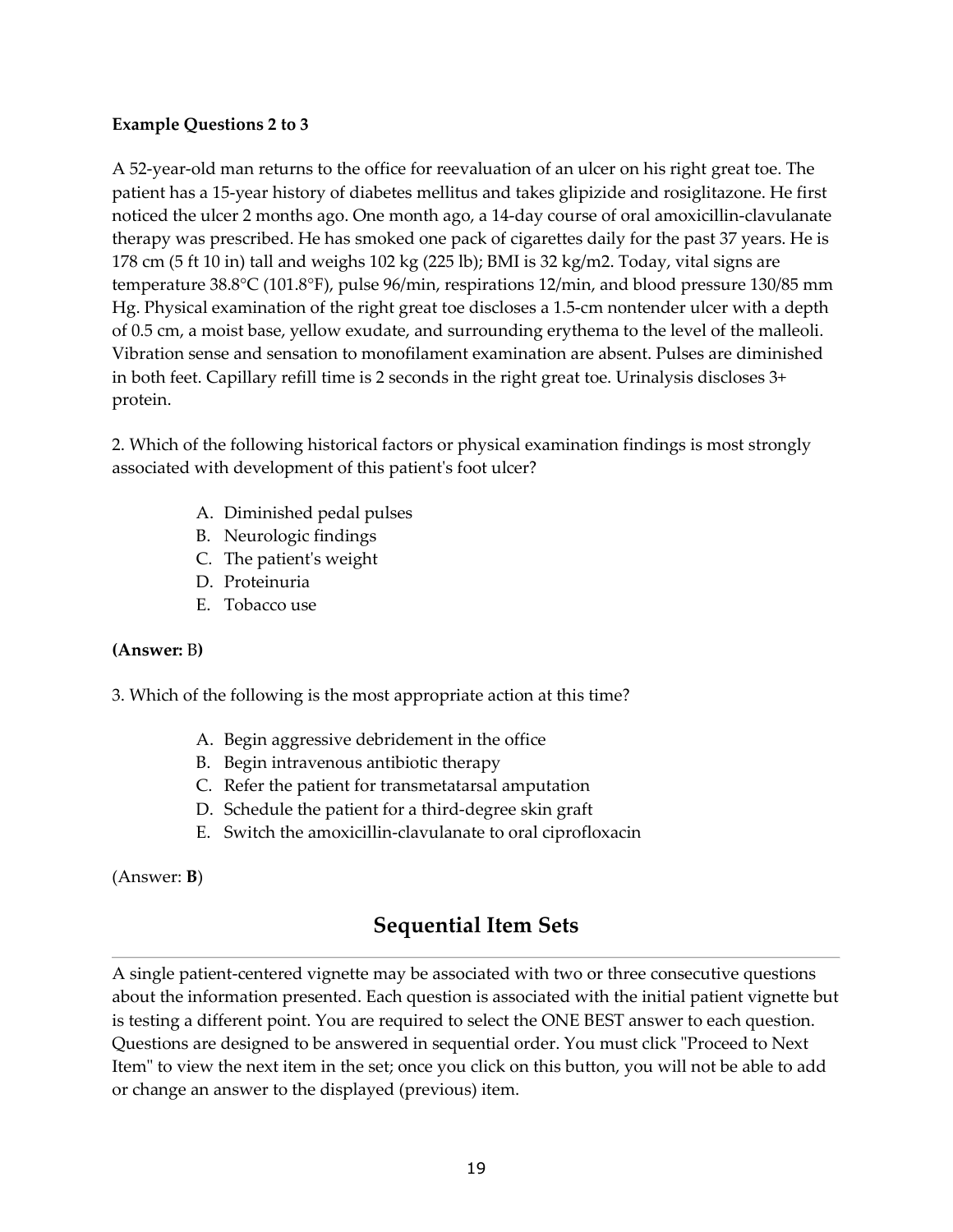#### **Example Questions 4 to 5**

A 2-year-old girl is brought to the office by her mother for evaluation of fever. You have been the girl's physician since birth. While in the office, the girl stiffens and then has bilateral, symmetrical shaking of her upper and lower extremities; she becomes mildly cyanotic. The episode lasts for approximately 45 seconds, after which she becomes relaxed and appears to fall asleep. Vital signs at this time are temperature 40.0°C (104.0°F), pulse 120/min, and respirations 40/min. On physical examination she has a generally pink complexion and flushed cheeks. She is limp and somnolent and responds with a cry to noxious stimulus. Tympanic membranes are inflamed bilaterally, nose has a scant, clear discharge, and throat is mildly erythematous. Lungs are clear to auscultation except for transmitted upper airway sounds. Heart has rapid rate with a grade 1/6 systolic murmur at the left sternal border. Complete blood count, blood culture, lumbar puncture, and catheterized urine specimen are obtained and sent for stat analysis. Acetaminophen is administered by rectal suppository. Thirty minutes later the patient awakens and is smiling. She is afebrile. Additional history discloses that she was born at term, she had an uneventful neonatal course, she has normal growth and development, and vaccinations are upto-date. She has never had an episode similar to this. Initial laboratory results are shown:

Blood

WBC 10,400/mm<sup>3</sup> Neutrophils, segmented 25% Neutrophils, bands 5% Lymphocytes 65% Monocytes 5% Cerebrospinal fluid 0 RBC/mm<sup>3</sup> Urinalysis Normal

Other laboratory studies are pending.

4. In addition to ampicillin for otitis media and acetaminophen, this child also should receive which of the following?

- A. Oral ethosuximide
- B. Oral phenobarbital
- C. Oral phenytoin
- D. Rectal diazepam
- E. No additional medications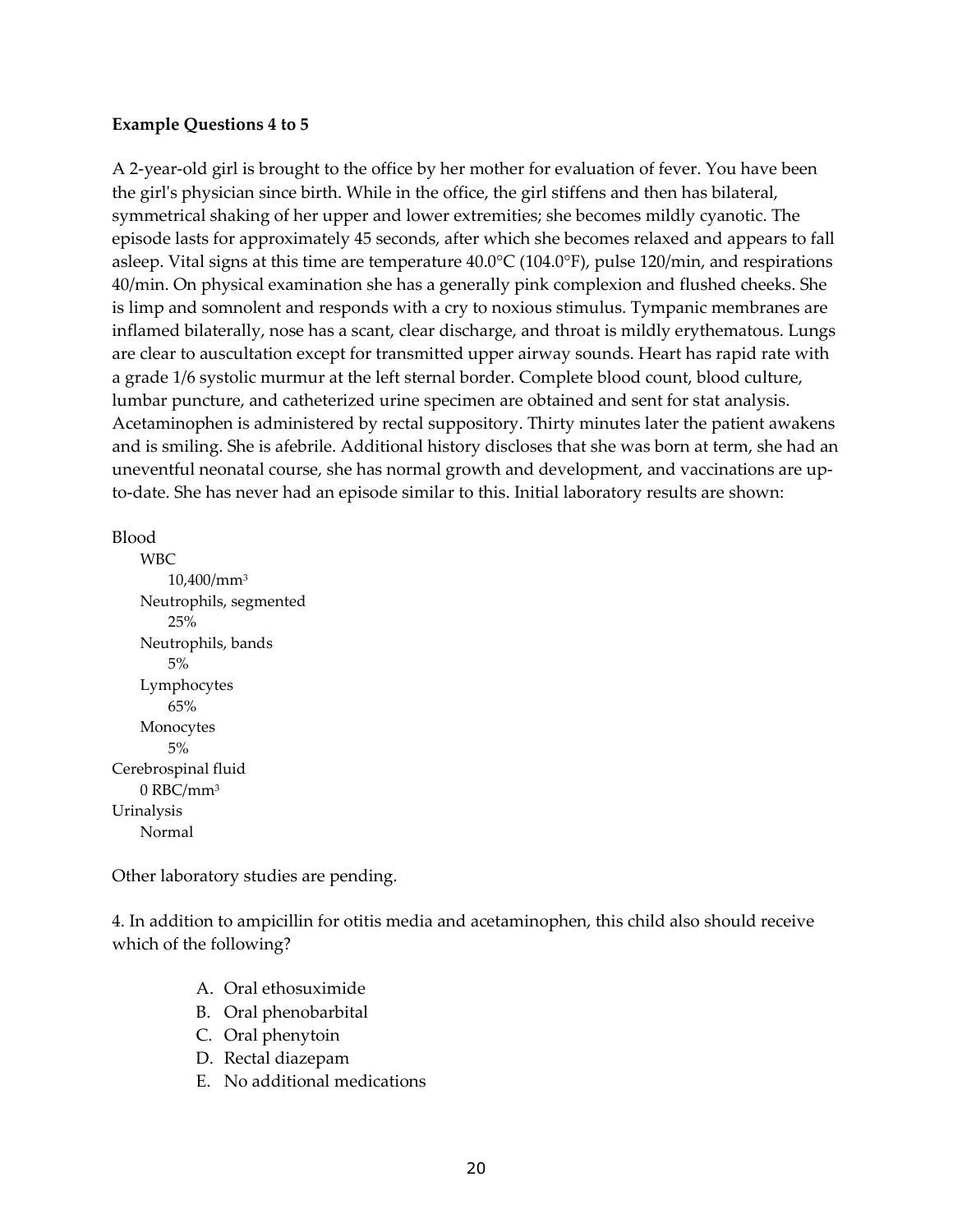(Answer: **E**)

5. Two weeks later the patient is brought to the office for a follow-up visit. Her mother says that she is doing well and she has had no recurrence of her symptoms. Examination of the ears shows resolution of the otitis media. Which of the following is the most important diagnostic step at this time?

- A. Audiology testing
- B. Cognitive testing
- C. CT scan of the head
- D. EEG
- E. No additional testing

(Answer: **E**)

### **Pharmaceutical Advertisement (Drug Ad) Format**

The drug ad item format includes a rich stimulus presented in a manner commonly encountered by a physician, e.g., as a printed advertisement in a medical journal. Examinees must interpret the presented material in order to answer questions on various topics, including:

- Decisions about care of an individual patient
- Biostatistics/epidemiology
- Pharmacology/therapeutics
- Development and approval of drugs and dietary supplements
- Medical ethics

### **Abstract Format**

The abstract item format includes a summary of an experiment or clinical investigation presented in a manner commonly encountered by a physician, e.g., as an abstract that accompanies a research report in a medical journal. Examinees must interpret the abstract in order to answer questions on various topics, including:

- Decisions about care of an individual patient
- Biostatistics/epidemiology
- Pharmacology/therapeutics
- Use of diagnostic studies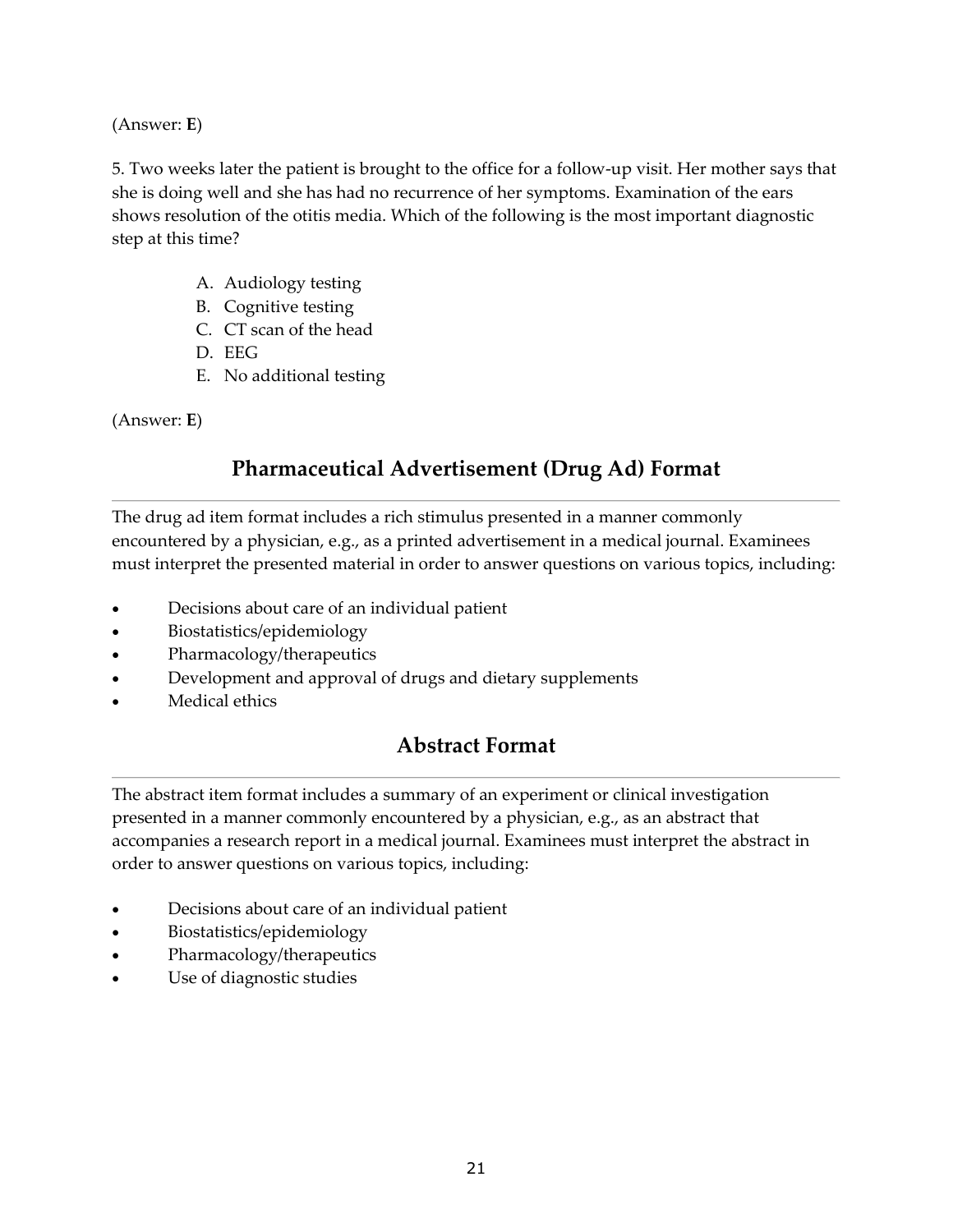### **SCORING**

### **COMPUTATION**

Your responses are electronically forwarded directly to the scoring center. Raw scores (number of questions answered correctly) are determined and then converted to a two-digit scaled score for reporting purposes. To receive a score, you must complete the entire exam. A complete examination is one in which all blocks have been accessed and the examinee either exits the examination or runs out of time. If you begin but do not complete the SPEX, no scores are reported, and an "incomplete" annotation will appear on applicable SPEX transcripts. Therefore, it is essential that you remain at the testing center for all blocks of the SPEX. Scores are truncated to a whole number, i.e., all decimal places are dropped. If you register for but do not take the SPEX, no record of the test will appear on a transcript.

#### **MINIMUM PASS RECOMMENDATION**

The SPEX program recommends 75 as the minimum passing score for the SPEX. Medical licensing authorities may accept the recommended pass/fail result, or they may establish their own passing score. Recommended performance standards for the SPEX are based on a specified level of proficiency. As a result, no predetermined percentage of examinees will pass or fail the examination. The recommended minimum passing level is reviewed periodically and may be adjusted at any time. It should be noted that the reported score of 75 is NOT "75%" but a value on a scale that meets the requirements of licensing board statutes and regulations.

#### **PERFORMANCE PROFILES**

As part of your score report, you receive a graphical presentation that summarizes areas of relative strength and weakness. These profiles are developed as self-assessment tools for the use of examinees. For a more detailed description of the content areas represented by the profiles, refer to the Examination Design section of this Bulletin.

### **VALIDITY OF SCORES**

The SPEX program assures the validity of scores reported for SPEX examinations by every means available. Your scores may be classified as *indeterminate* if the scores are at or above the passing level and the SPEX program cannot certify that they represent a valid measure of your knowledge or competence as sampled by the examination. The SPEX program may make such a determination when aberrancies in performance are detected for which there is no reasonable and satisfactory explanation. A classification of indeterminate may result from irregular behavior (see previous section) or from other factors, such as unexplained inconsistency in performance within an administration of the SPEX or between takes of the SPEX.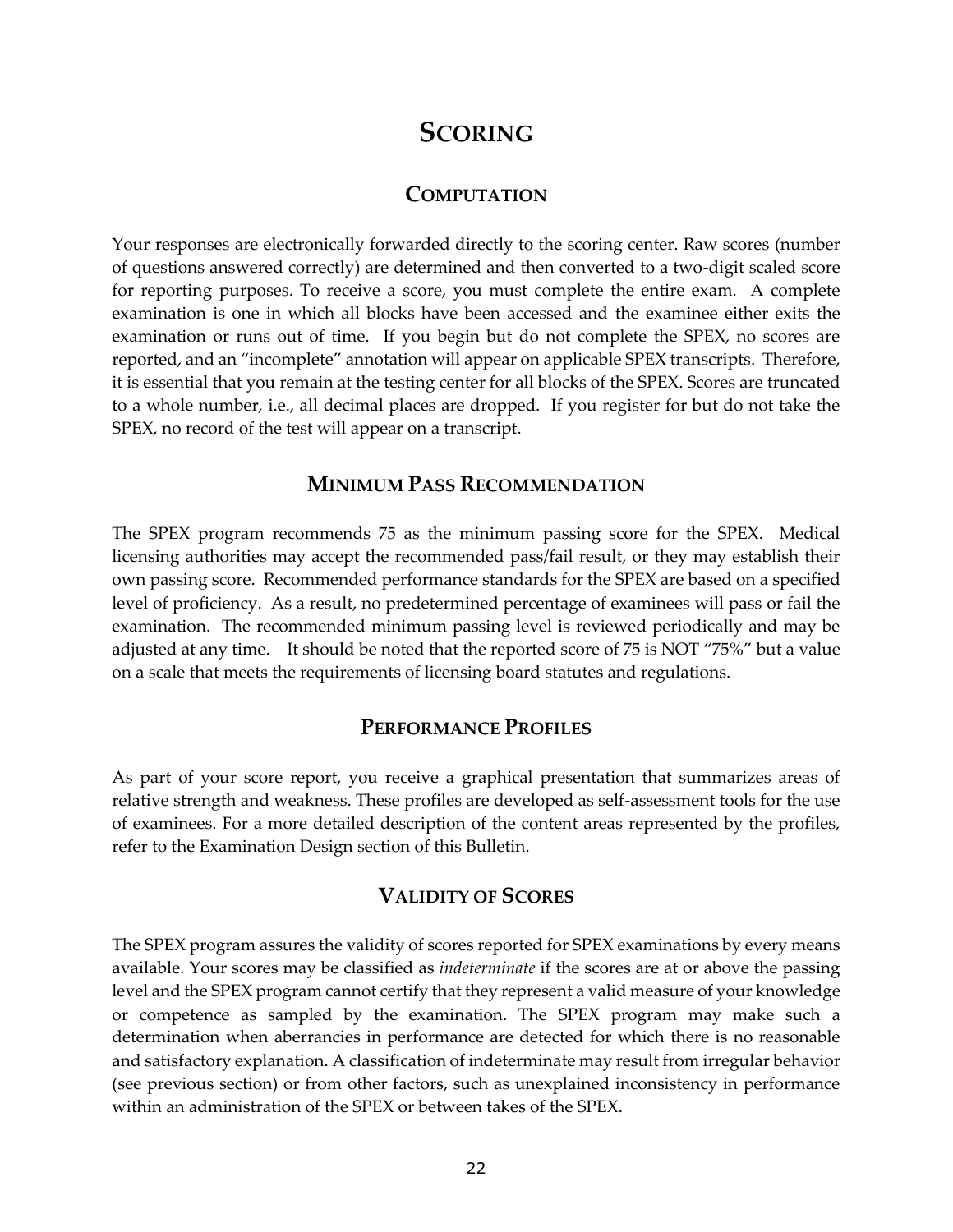The performance of all examinees is monitored and may be analyzed statistically to detect aberrancies indicating that your scores may be indeterminate. In addition, evidence of irregular behavior may suggest that your scores do not represent a valid measure of your knowledge or competence as sampled by the examination. In these circumstances, your score report may be delayed, pending completion of further analysis and investigation. If your score report is delayed, you and any other party to whom scores would normally be reported will be notified. You will be provided with a copy of the SPEX policies and procedures that describe in detail the process for reaching final decisions regarding indeterminate scores. You will have an opportunity to provide information that you consider relevant.

After review and analysis of all available information, scores will be classified as valid and will be reported, or scores will be classified as indeterminate. If the scores are classified as indeterminate, you will be advised of the options for retaking the examination. Scores classified as indeterminate do not appear on your transcript; rather, an annotation indicates that the scores were classified as indeterminate. Scores classified as indeterminate will not be reported to anyone. Anyone who has received a report of scores that are later classified as indeterminate will be notified of the indeterminate classification.

If irregular behavior appears to have contributed to a decision that your scores are indeterminate, action may also be taken as described above.

### **SCORE REPORTING**

SPEX scores are released approximately two to four weeks following a test administration. For board-sponsored examinees, these scores will be reported to you and the board for which you took the SPEX. For self-nominated examinees, a score report will be sent only to the examinee. No score information will be provided via telephone, fax, or email. Any anticipated delay in score reporting due to activities by the SPEX program will be announced on the FSMB website at [www.fsmb.org.](http://www.fsmb.org/)

The FSMB maintains a computerized databank of all SPEX scores to facilitate licensure among jurisdictions. You may request that certified transcripts of your SPEX scores be forwarded to other licensing boards from which you are seeking licensure, to other appropriate credentialing agencies or organizations, or to yourself. Requests must be made online via the FSMB's website at [http://www.fsmb.org/transcripts/.](http://www.fsmb.org/transcripts/)

If you do not receive your original score report, a request for a duplicate score report will be honored up to 90 days after your score report release date. You must make your request in writing to the FSMB (you may send an email to [spex@fsmb.org\)](mailto:spex@fsmb.org). After 90 days, scores will be reported to you only in the form of an official SPEX transcript after you submit a transcript request and pay the required fee.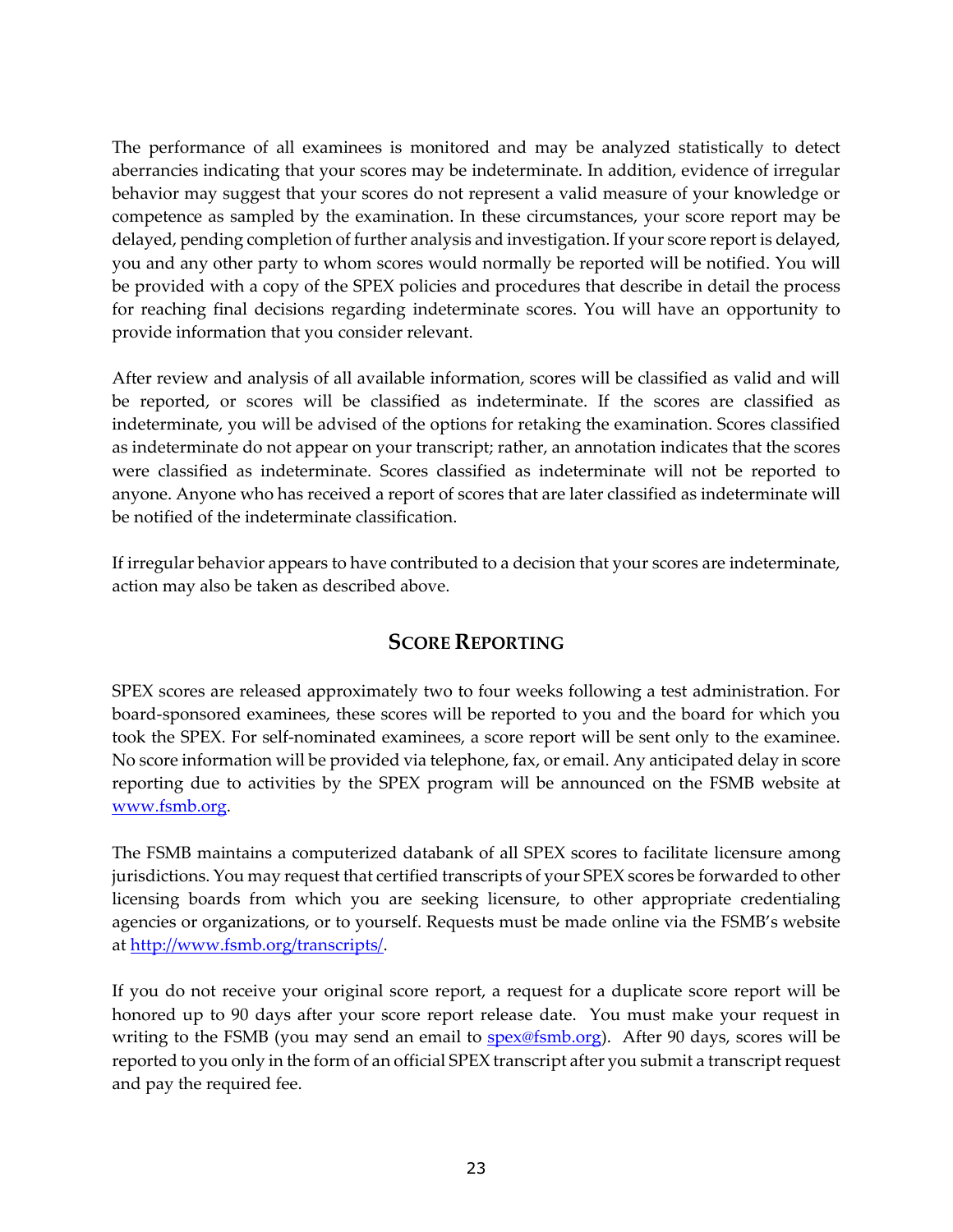Examination data (including score information) from the SPEX may be used or made available to third parties for use in appropriate research projects that are disclosed to or authorized by you, as appropriate. In all instances, the data will be treated as confidential and individual examinees will not be identified or identifiable in any publication.

#### **SCORE RECHECKS**

Standard quality assurance procedures ensure that the scores reported for each examinee are an accurate reflection of the responses recorded by the computer. A change in score based on a recheck is an extremely remote possibility. However, a score recheck may be requested in writing and submitted to the FSMB along with the required processing fee. Your request must be received by the FSMB no later than 90 days after your score was released. Contact FSMB at (817) 868-4041 or via email at [spex@fsmb.org](mailto:spex@fsmb.org) for instructions on how to submit the request and fee.

#### **REEXAMINATION PROCEDURES**

Examinees that pass SPEX are not allowed to retake it except to comply with certain state board requirements. Examinees that fail to achieve a passing outcome can retake the exam, subject to the following requirements. Examinees are limited to three attempts within a 12-month period. You may retake the exam after the initial attempt with no waiting period and submission of a new application and fee. A third attempt requires a mandatory 90-day waiting period from the second attempt. Any subsequent attempts must be at least 12 months after the first attempt and at least six months after the most recent attempt. Board-sponsored examinees, at the sponsoring board's discretion, may not be subject to the same waiting periods. Any additional reexamination eligibility requirements and procedures for unsuccessful examinees are established by the individual licensing boards, pursuant to the boards' statutes and regulations.

*NOTE: The SPEX program considers the latest score achieved by an examinee to be the "official score" for the respective examination and has made recommendations to this effect to the individual licensing boards. However, the individual licensing boards are ultimately responsible for determining what scores within an examinee's history meet the board's examination requirements for licensure. Certified transcripts of SPEX scores provided to the licensing boards by the FSMB list all SPEX scores achieved for the given examinee.*

### **GENERAL INQUIRIES**

*Contact:*  Phone: 817-868-4041 Email: [spex@fsmb.org](mailto:spex@fsmb.org)

*Office hours:* Monday – Friday 8:00 a.m. – 5:00 p.m. Central *Mailing address:*  SPEX Federation of State Medical Boards 400 Fuller-Wiser Road Euless, TX 76039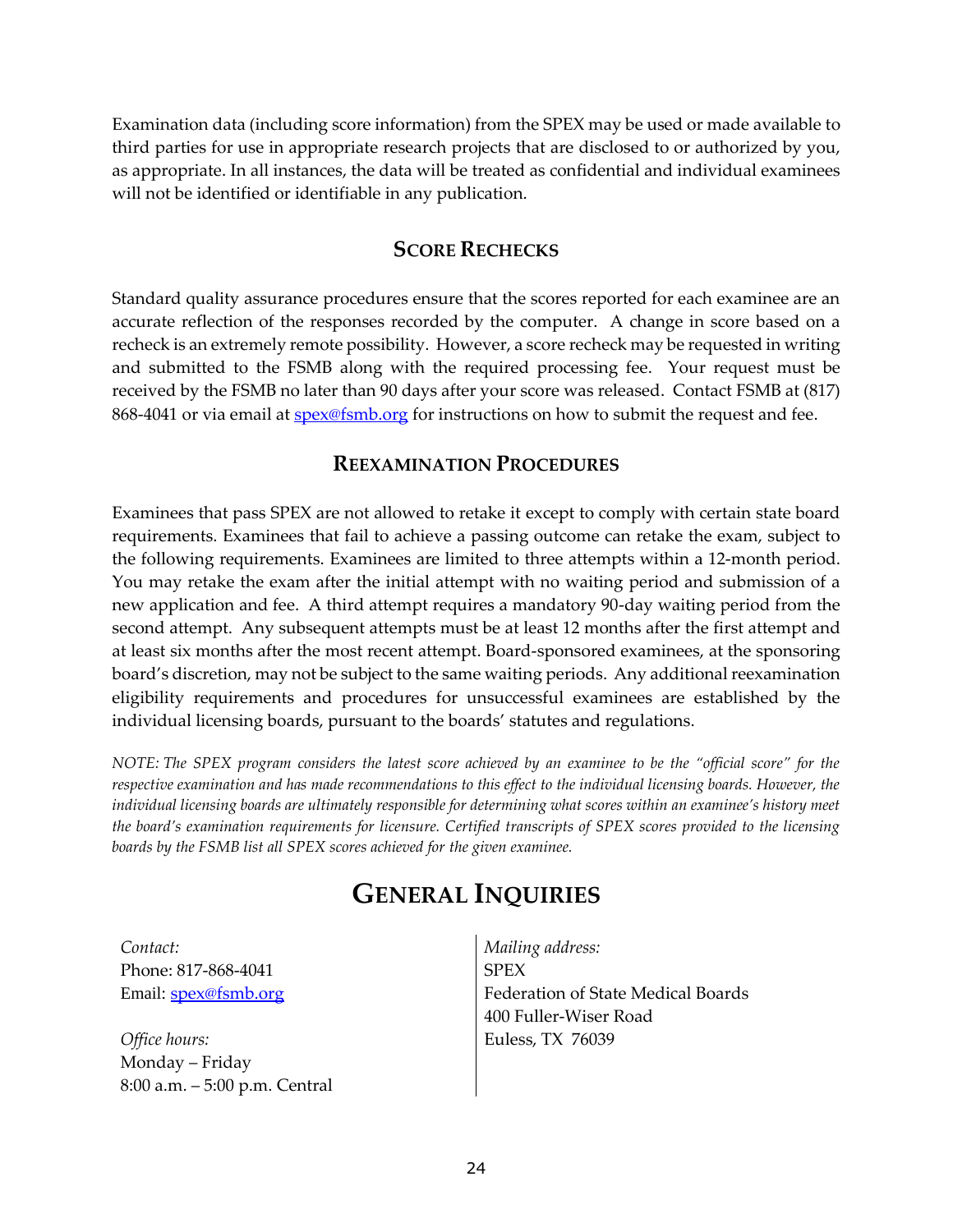## **APPENDIX A**

## Personal Item Exceptions (PIEs)

The personal items listed below are permitted in the secure testing area subject to inspection by test center staff. If you have a medical need for one or more of these items during your SPEX examination, you do **NOT** need to make a request or submit documentation to NBME for approval. Please show the item to test center staff when you check in for your examination.

### Medicine and Medical Devices

- Arm/shoulder sling
- Bandages
- Braces neck, back, wrist, leg, or ankle
- Casts/cervical collar
- Cough drops (must be unwrapped and not in a bottle/container)
- Earplugs (foam with no strings)
- Epi-Pen
- Eye drops
- Eye patches
- Eyeglasses (without the case)
- Glucose monitor
- Glucose tablets
- Handheld magnifying glass (non-electric, no case)
- Ice packs/heating pads
- Inhaler
- Medical alert bracelet
- Nitroglycerin tablets
- Pillow/lumbar support
- Pills (must be unwrapped and not in a bottle/container)
- Stool for elevating a limb
- Surgical face mask
- Walking boot casts

### Medical Device Attached to a Person's Body

- Catheter
- Colostomy bag
- Heart rate monitor

• TENS units • Urine drainage bag

• Spinal cord stimulator

- Insulin pump
- Oxygen tank

25